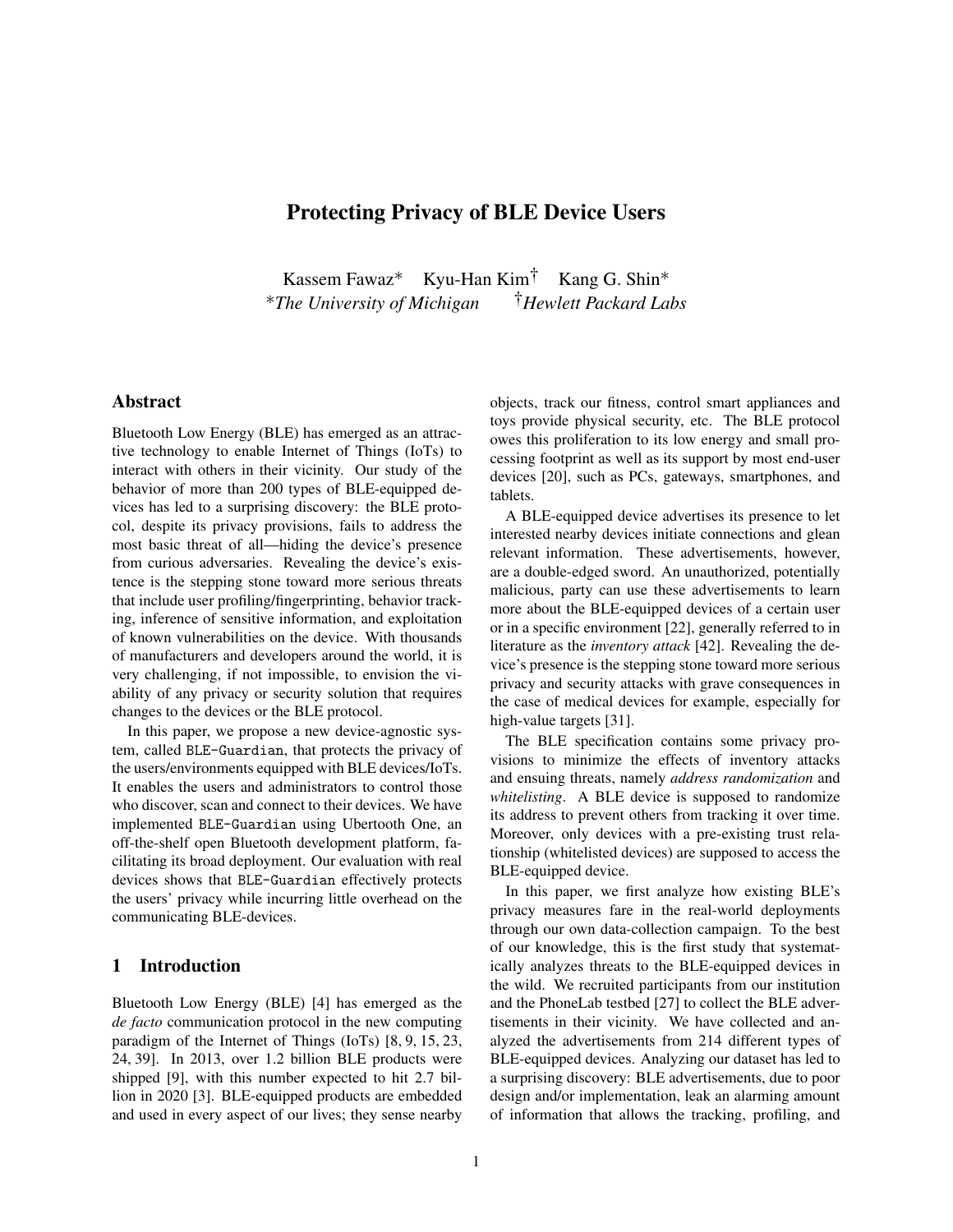fingerprinting of the users. Furthermore, some devices allow external connections without an existing trust relationship. Unauthorized entities can access unsecured data on the BLE-equipped devices that might leak sensitive information and potentially inflict physical harm to the bearer.

Almost all of the existing approaches addressing some of the above threats rely on mechanisms that necessarily include changes to the protocol itself or to the way the BLE-equipped devices function [21, 40]. Changing the operation of such devices, post-production, requires their patching by securely pushing a firmware update. With thousands of manufacturers and developers around the world, it is very challenging, sometimes impossible, to guarantee firmware patches to the millions of already deployed devices [11]. Even a security-aware user might lack the ability to update the firmware of a BLEequipped device. Patch management is, therefore, the leading security challenge in the emerging IoTs [10, 19] (including BLE-equipped devices) for many reasons:

- Manufacturers might lack the ability to apply OTA updates [1] for some deployed BLE-equipped devices because they (such as a BLE-equipped pregnancy test) are neither programmable nor equipped with an Internet connection.
- Customers might neither receive news about the update nor be able to apply an update even if available. For example, a month after the 2013 "Foscam" webcams hacking incident, 40,000 of 46,000 vulnerable cameras were not updated although a firmware update was available [17].
- Companies do not have enough financial incentives or resources to maintain the devices post deployment [34]. For example, Samsung discontinued two lines of smart refrigerators after 2012 so that customers can't receive updates for their purchased refrigerators [6].

There is, therefore, a need for a new class of practical approaches to mitigate the privacy threats to BLE-equipped devices. In this paper, we seek to answer the following related question: *can we effectively fend off the threats to BLE-equipped devices: (1) in a device-agnostic manner, (2) using COTS (Commercial-Off-The-Shelf) hardware only, and (3) with as little user intervention as possible?*

We present BLE-Guardian as an answer to the above question. It is a practical system that protects the user's BLE-equipped devices so that *only* userauthorized entities can discover, scan, or connect to them. BLE-Guardian relies on an external and off-theshelf Bluetooth radio as well as an accompanying application. Therefore, a user can easily install (and control) BLE-Guardian to any BLE gateway, be it a smartphone, tablet, PC, Raspberry PI, Artik-10, etc. The external radio achieves the physical protection, while the application, running on the gateway, enables the user to interact with BLE-Guardian.

BLE-Guardian provides privacy and security protection by targeting the root of the threats, namely the advertisements. In particular, BLE-Guardian opportunistically invokes reactive jamming to determine the entities that can observe the device existence through the advertisements (*device hiding* module), and those that can issue connection requests in response to advertisements (*access control* module). In a typical BLE environment, however, achieving BLE-Guardian's objective is rather challenging. Many BLE-equipped devices, including the ones to be protected, advertise on the same channel; while at the same time other devices, in response to advertisements, issue scan and connection requests. The timing is of an essence for BLE-Guardian; it invokes jamming at the right time for the right duration. Therefore, BLE-Guardian does not inadvertently harm other devices, preserves the ability of authorized entities to connect the BLE-equipped device, and always hides the BLE-equipped device when needed.

More than one device might be authorized to connect to the BLE-equipped device. BLE-Guardian differentiates the scan and connection requests originating from authorized devices versus those that are fraudulent. This is particularly challenging as the BLE advertisement channel lacks any authentication mechanism for the advertisements and connections. BLE-Guardian utilizes Bluetooth classic as an out-of-band (OOB) channel to authorize a device after obtaining the user's permission. It uses the OOB channel to instruct the connecting device to issue ordinary connection requests with (varying) special parameters that other unauthorized devices can't predict. It also alerts the user when unauthorized parties attempt connection to the user's BLE devices.

BLE-Guardian achieves its objectives with minimum requirements from the external radio. Effectively, BLE-Guardian operates with a radio that offers only the basic capabilities of reception and transmission on the BLE channels. As a result, BLE-Guardian avoids employing sophisticated and customized (thus impractical) radios and signal processing approaches.

We implement BLE-Guardian using the commercially available Ubertooth  $One<sup>1</sup>$  USB dongle so that BLE-Guardian can be easily installed on any BLE gateway. We also implement accompanying apps for different BLE gateways, such as Android and Raspberry PI. We evaluate BLE-Guardian using several BLE devices for different real-world scenarios, where we assess its effectiveness in combating privacy threats, its low over-

<sup>1</sup>https://greatscottgadgets.com/ubertoothone/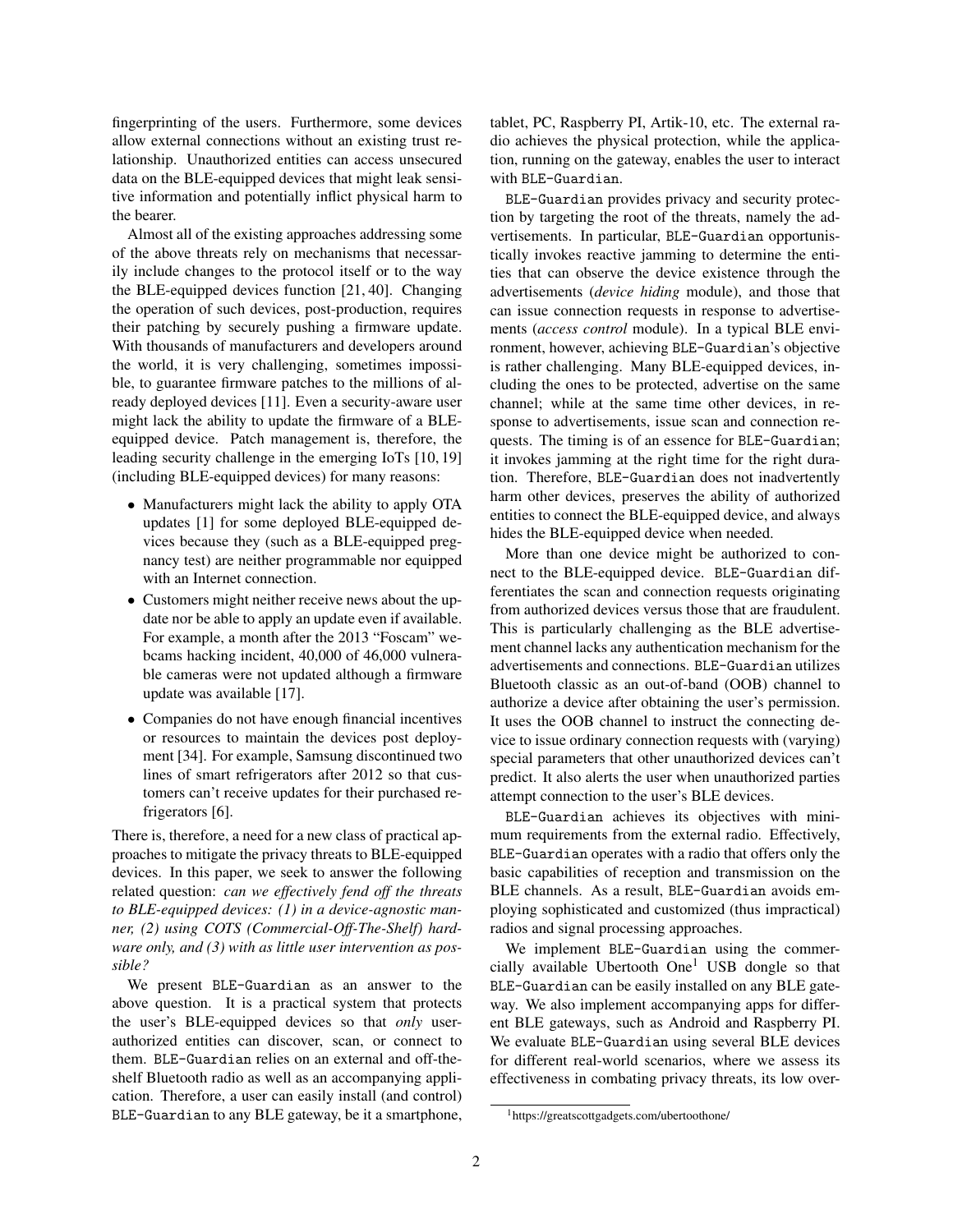head on the channel and devices, and little disruption to the operation of legitimate BLE devices. In particular, BLE-Guardian is able to protect up to 10 class-2 target BLE-equipped devices within a 5m range with less than 16% energy overhead on the gateway.

The rest paper is organized as follows. Section 2 discusses the related work. Section 3 provides the necessary BLE background. Section 4 states the privacy threats arising from BLE advertisements through our data-collection campaign. Section 5 details the design of BLE-Guardian. Section 6 presents the implementation of BLE-Guardian and evaluates its effectiveness. Finally, the paper concludes with Section 7.

### 2 Related Work

There have been limited efforts related to BLE devices that target the security and privacy threats resulting from the devices revealing their presence. The only exception is the work by Wang [40], where a privacy enhancement is proposed for BLE advertisements to ensure confidentiality and prevent replay attacks as well as tracking. This enhancement is based on providing an additional 3 way handshake between the peripheral and the gateway. Unarguably, this enhancement changes both the protocol and the peripheral which is highly impractical as we argued before.

Another related field of research includes wearable and body-area networks. The work by Leonard [21] uses a honeypot to lure in adversaries that attempt to attack the user's wearable devices. The honeypot uses a set of helper nodes to expose fake services with known weaknesses so that the attacker connects to them. This work, however, doesn't handle the privacy threat arising from BLE advertisements. A determined attacker will be able to distinguish fake traffic from legitimate one based on RF signatures from the devices and issue connections to the user's real devices.

Other relevant work includes approaches to protecting medical devices. Mare *et al.* [25] propose a mechanism that protects health sensors when communicating with a gateway. The proposed system, albeit relevant, doesn't apply for the BLE ecosystem. It also mandates changing the medical devices. Gollakota *et al.* [12] propose an external device, called *Shield*, that the user wears to control access to his/her embedded medical device. Shield implements friendly jamming so that only an authorized programmer can communicate with the medical device.

BLE-Guardian takes an entirely different approach by targeting the control plane of the BLE protocol instead of the data plane. BLE-Guardian does not need to continually protect an ongoing authorized connection and more importantly need not invoke jamming signal cancellation that requires accurate estimation of channel condition in a dynamic mobile indoor environment as well as a full duplex radio. BLE-Guardian constitutes a reference design that can function with any radio that has reception and transmission capabilities on the 2.4 GHz band. BLE-Guardian, also, considers far less restrictive scenarios than Shield. It does not have to be within centimeters of the device-to-be-protected as the case with Shield. Moreover, BLE-Guardian's practical design allows scaling up protection for multiple devices (multiple connectors and protected devices) simultaneously, which is not the case for Shield that considers a two-device scenario only [36].

Finally, researchers have explored ways to reduce information leaks from sensors in a smart home environment [30, 37]. Srinivasan *et al.* [37], Park *et al.* [30], and Schurgot *et al.* [35] propose a set of privacy enhancements that include perturbing the timing of broadcasted sensory data along with padding the real sensory data with fake data to confuse the adversary. These protocols fail to address the threats resulting from BLE advertisements and have the shortcoming of requiring changes to the sensors as well.

# 3 BLE Primer

The BLE (Bluetooth 4.0 and newer) protocol has been developed by the Bluetooth SIG to support low power devices such as sensors, fitness trackers, health monitors, etc. Currently, more than 75,000 devices in the market support this protocol along with most of more capable devices such as smartphones, tablet, PCs, and recently access points [2].

# 3.1 BLE States

A BLE device assumes either a central or peripheral role. A peripheral device is typically the one with lower capabilities and with the information to advertise. The central device, typically an AP, PC, or smartphone, scans for advertisements and initiates connections.

The BLE specification places a higher burden on the central device. It is responsible for initiating the connection and thus has to keep scanning until it receives an advertisement. Conversely, the peripheral (prior to its connection) sleeps for most of the time and only wakes up to advertise, which helps save its limited energy.

## 3.2 Advertisements

BLE advertisements are instrumental to the operation of the protocol, and constitute the only means by which a device can be discovered. The specification defines 4 advertisement message types as shown in Table 1, and 3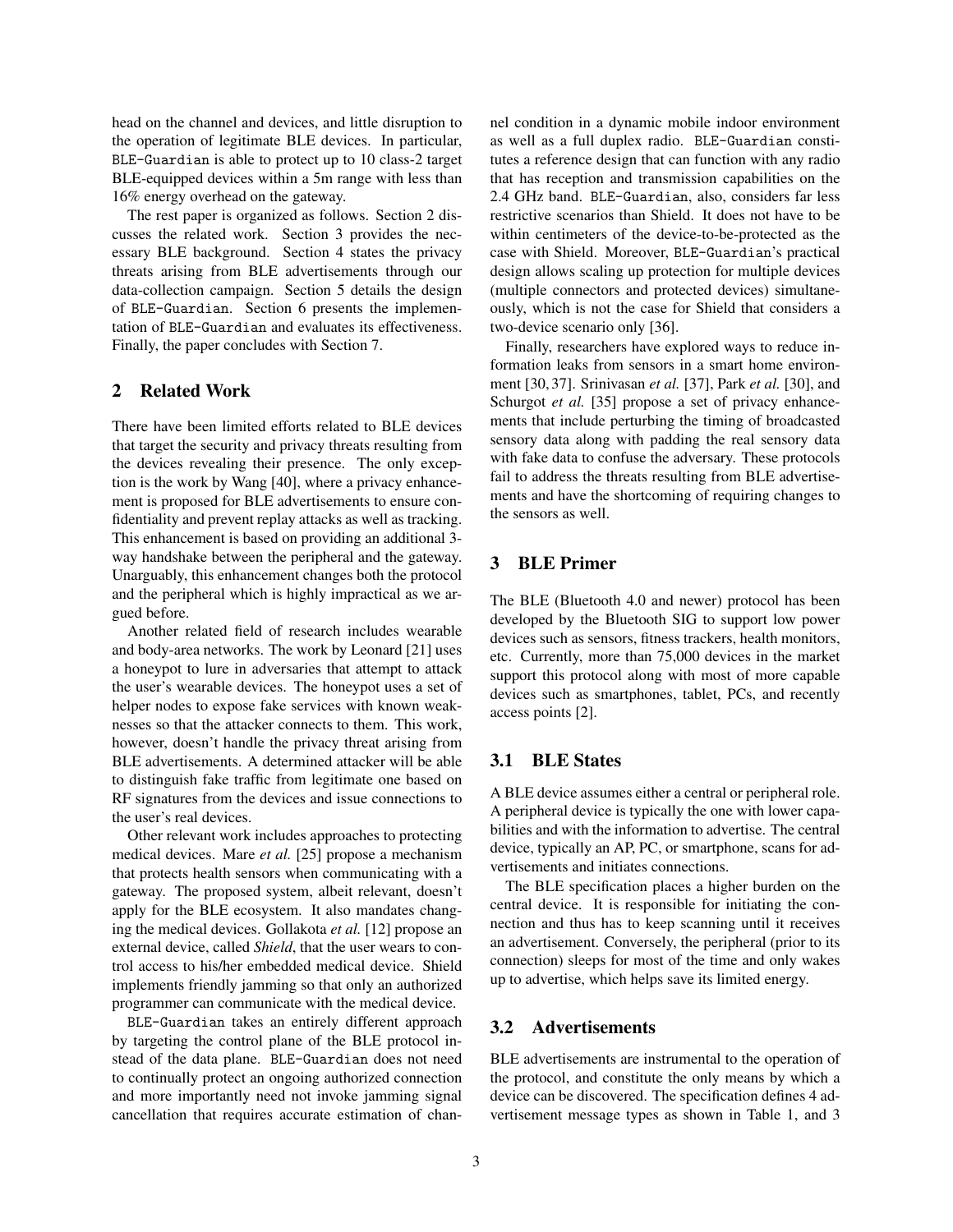|  |  |  | Table 1: The four types of BLE advertisements. |
|--|--|--|------------------------------------------------|
|--|--|--|------------------------------------------------|

| <b>Type</b>           | <b>Advertising Interval</b> |
|-----------------------|-----------------------------|
| <b>ADV_IND</b>        | $20ms - 10.24s$             |
| <b>ADV_DIRECT_IND</b> | 3.75ms                      |
| ADV_NONCONN_IND       | $100ms - 10.24s$            |
| <b>ADV_SCAN_IND</b>   | $100ms - 10.24s$            |
|                       |                             |
| ch.1<br>ch. 2         | ch. 3                       |
| t.,                   | t.,<br>t.,                  |
| Advertising session   |                             |

Figure 1: The advertisement pattern in BLE.

advertisement channels: 37 (2402MHz), 38 (2426MHz), and 39 (2480MHz).

ADV DIRECT IND (introduced in Bluetooth 4.2) is a special advertisement; it enables fast reconnection between the central and the peripheral devices. The peripheral, when turned on, will broadcast advertisements at a fast rate (once every 3.75ms, for 1.28 seconds) that are directed to the client (with a pre-existing trust relationship) before assuming the central role. The advertisement message only contains the message type, source, and destination addresses.

The other three advertisements are similar to each other in that they are periodic. The advertisement interval determines the frequency with which each device advertises. This interval has to be chosen, at configuration time, between 20ms and 10.24 seconds (at increments of 0.625ms) for the ADV IND advertisement and between 300ms and 10.24 seconds for the other two advertisements. To prevent advertisements of different devices from colliding with each other, each device waits for a random amount of time between 0 and 10ms (in addition to the advertisement interval) before it advertises (Fig. 1).

The advertisement session constitutes the period when the device is actually advertising. During each advertisement session, the device advertises on the three advertisement channels given a pre-configured channel sequence. Before switching to the next channel, the device has to wait for a preset period of time (less than 10ms) for scan and connection requests  $(t_w$  in Fig. 1). We will henceforth refer to the advertisement interval, the channel sequence, and the waiting time as the *advertisement pattern*.

Each advertisement message contains the message

type, source address, along with some of the services offered by the device and their respective values. The specification defines a set of services that have unique UUIDs, such as device name. The message is limited in length, and hence, to get more information about the device, an interested device can either issue a scan request to which the advertising device responds with a scan response or connect to the advertising device.

### 3.3 Connections

Not all BLE devices accept connections; devices that use ADV NONCONN IND advertisement messages run in transmit mode only and they don't accept any scan or connection requests such as iBeacons.

Also, devices advertising with ADV SCAN IND messages don't accept connections but accept scan requests. Particularly, when the device broadcasts an advertisement message on some channel, it listens on the same channel for some time (less than 10ms) before switching to the next channel. It waits for scan requests from clients wanting to learn more information to which it responds with a scan response.

Devices that advertise using ADV IND messages are scannable and connectable; they respond to scan messages and connection requests. After sending an advertisement message, the device listens for connection requests. The connection request contains the source and destination addresses along with other connection parameters. These parameters contain the connection interval, the timeout, and the slave interval. When connected, the device starts frequency hopping according to a schedule negotiated with the central. If the device (now peripheral) doesn't receive any communication from the central over the period defined by the "timeout interval", it drops the connection.

While connected, the device must not broadcast connectable advertisement messages (the first two types of Table 1). It can, however, still broadcast non-connectable advertising messages to share information (the last two types of Table 1) with other clients in its transmission range which still leaks information about the device's name, type, and address.

### 3.4 Privacy and Security Provisions

The BLE specification borrows some security provisions from classical Bluetooth to establish trust relationships between devices, a process known as *pairing*. When the device boots for the first time, it will advertise using ADV IND with its public Bluetooth address. The user can then pair a smartphone (or other BLE-equipped device) so that the two devices exchange a secret key that will enable future secure communication.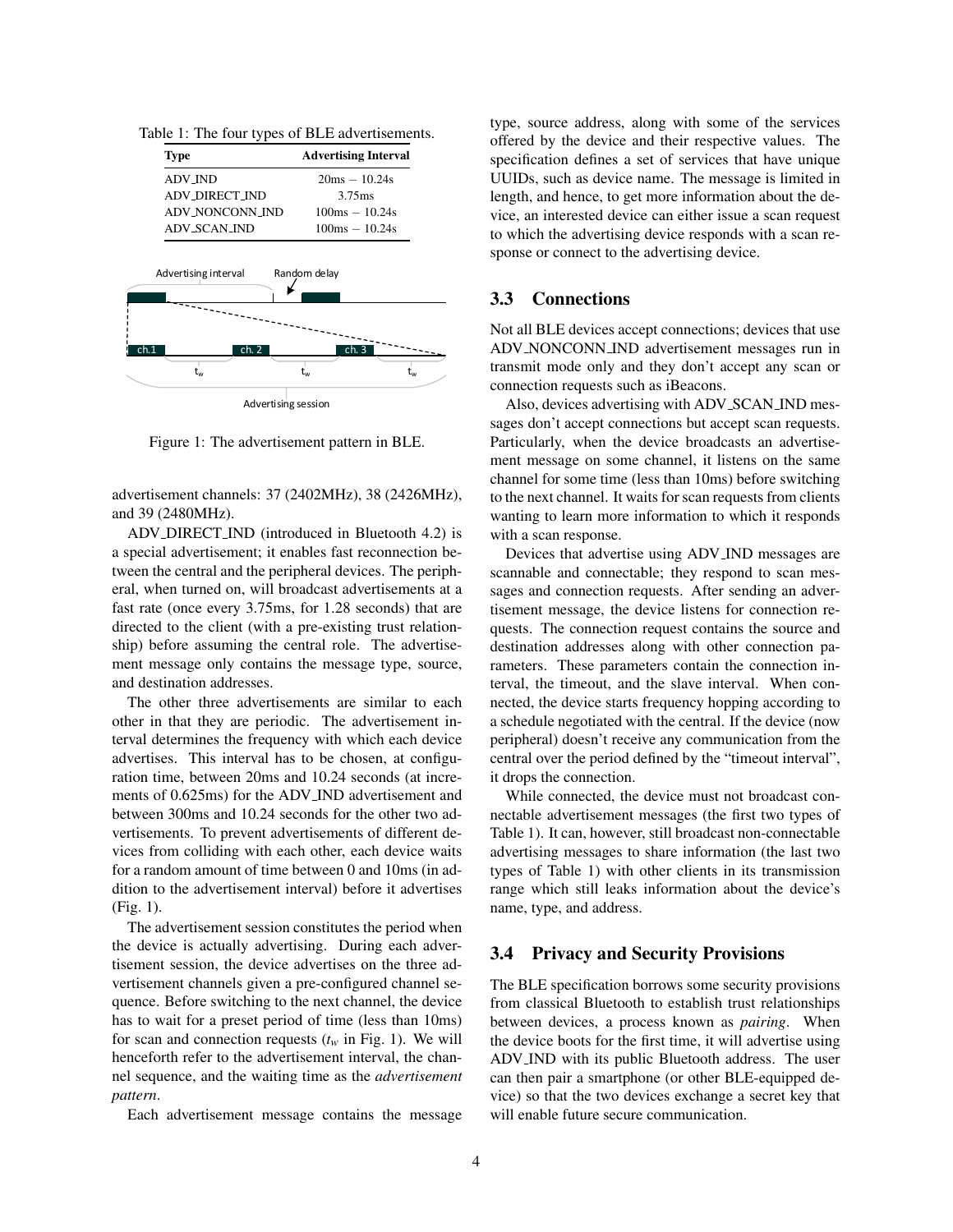Once a BLE-equipped device is paired with another device, it can invoke more privacy and security provisions. The first provision is whitelisting, and the device will only accept connections from devices it has been paired with before, i.e., those that are whitelisted. Also, the device might accept connections from any client but might require higher security levels for some of the services it exposes so that only authorized users access sensitive content.

Finally, the BLE specification defines a privacy provision based on address randomization to prevent device tracking. When two devices are paired, they exchange an additional key called the *Identity Resolution Key* (IRK). The device uses this key to generate a random address according to a timer value set by the manufacturer, which it will use to advertise. This random address will be resolved by the paired device using the same key. As this random address is supposed to change regularly, curious parties shouldn't be able to track a BLE-equipped device. Devices that don't utilize address randomization can resort to direct advertising (ADV DIRECT IND) to enable fast and private reconnections.

These privacy provisions are akin to those proposed earlier in the context of WiFi networks. Researchers have long identified privacy leaks from the consistent identifiers broadcasted by wireless devices. They proposed privacy enhancements that include randomizing or frequent disposing of MAC addresses [14, 18] and hiding them through encrypting the entire WiFi packets [13]. These enhancements require introducing changes for the client devices.

### 4 Threats from BLE Devices

While, in theory, BLE's privacy provisions might be effective to thwart threats to the user's privacy, whether or not various manufacturers and developers properly implement them is an entirely different story. In what follows, we investigate how the BLE privacy provisions fare in the wild using a dataset collected in our institution and using the PhoneLab testbed [27] of SUNY Buffalo.

We developed an Android app that collects the content of the advertisement messages. We recruited users from our institution and from the PhoneLab testbed. We didn't collect any personal information about the users and thus obtained non-regulated status from the IRB of our institution. One could view this study as crowdsourcing the analysis of BLE devices; instead of purchasing a limited set of devices and analyzing them, we monitored the behavior of a broad range of devices in the wild. Analyzing the advertisements we collected from 214 different types of devices (sample of these devices shown in Tables 2 and 3), we observed:

Table 2: A sample of devices with revealing names.

| Name                     | Type                      |  |
|--------------------------|---------------------------|--|
| LG LAS751M(27:5D)        | music streaming           |  |
| JS00002074               | digital pen               |  |
| ihere                    | key finder                |  |
| spacestation             | battery/storage extension |  |
| Jabra PULSE Smart        | smartbulb                 |  |
| <b>DEXCOMRX</b>          | Glucose monitor           |  |
| Clover Printer 0467      | printer                   |  |
| Frances's Band ea: 9d LE | smartband                 |  |
| Gear Fit (60ED)          | activity tracker          |  |
| Lyve Home-00228          | photo storage             |  |
| Matthias-FUSE            | headset                   |  |
| Richelle's Band b2:6a LE | smarthand                 |  |
| vivosmart #3891203273    | activity tracker          |  |
| <b>KFDNX</b>             | key fob                   |  |
| <b>OTheat</b>            | heart rate monitor        |  |
| Thermos-4653             | <b>Smart Thermos</b>      |  |
| POWERDRIVER-L10C3        | smart power inverter      |  |

Table 3: A sample of devices with consistent addresses for more than a day.

| 37<br>activity tracker<br>activity tracker<br>37<br>37<br>activity tracker<br>activity tracker<br>36 |
|------------------------------------------------------------------------------------------------------|
|                                                                                                      |
|                                                                                                      |
|                                                                                                      |
|                                                                                                      |
| activity tracker<br>36                                                                               |
| 36<br>smartwatch                                                                                     |
| 25<br>sleep tracker                                                                                  |
| smartwatch<br>15                                                                                     |
| 7<br>pixel light                                                                                     |
| fitness tracker<br>2                                                                                 |
| 2<br>laptop security                                                                                 |
| $\overline{c}$<br>smartwatch                                                                         |
| quadropter                                                                                           |
|                                                                                                      |
|                                                                                                      |

- 1. Two advertisement types (ADV NONCONN IND and ADV SCAN IND) require a fixed address which would enable tracking of a mobile target.
- 2. Devices that are bonded to the users advertise using ADV IND messages instead of the more private ADV DIRECT IND.
- 3. Some devices, albeit not expected to do so, use their public Bluetooth addresses in advertisements. This also enables tracking as well as identifying of the device manufacturer.
- 4. Other devices implement poor address randomization by flipping some bits of the address rendering them ineffective against tracking. This has also been identified in other studies of BLE devices [22].
- 5. A large number of devices advertise their names (Table 2), revealing sensitive information about them, the user, and the environment. Also, some of the device names contain personal information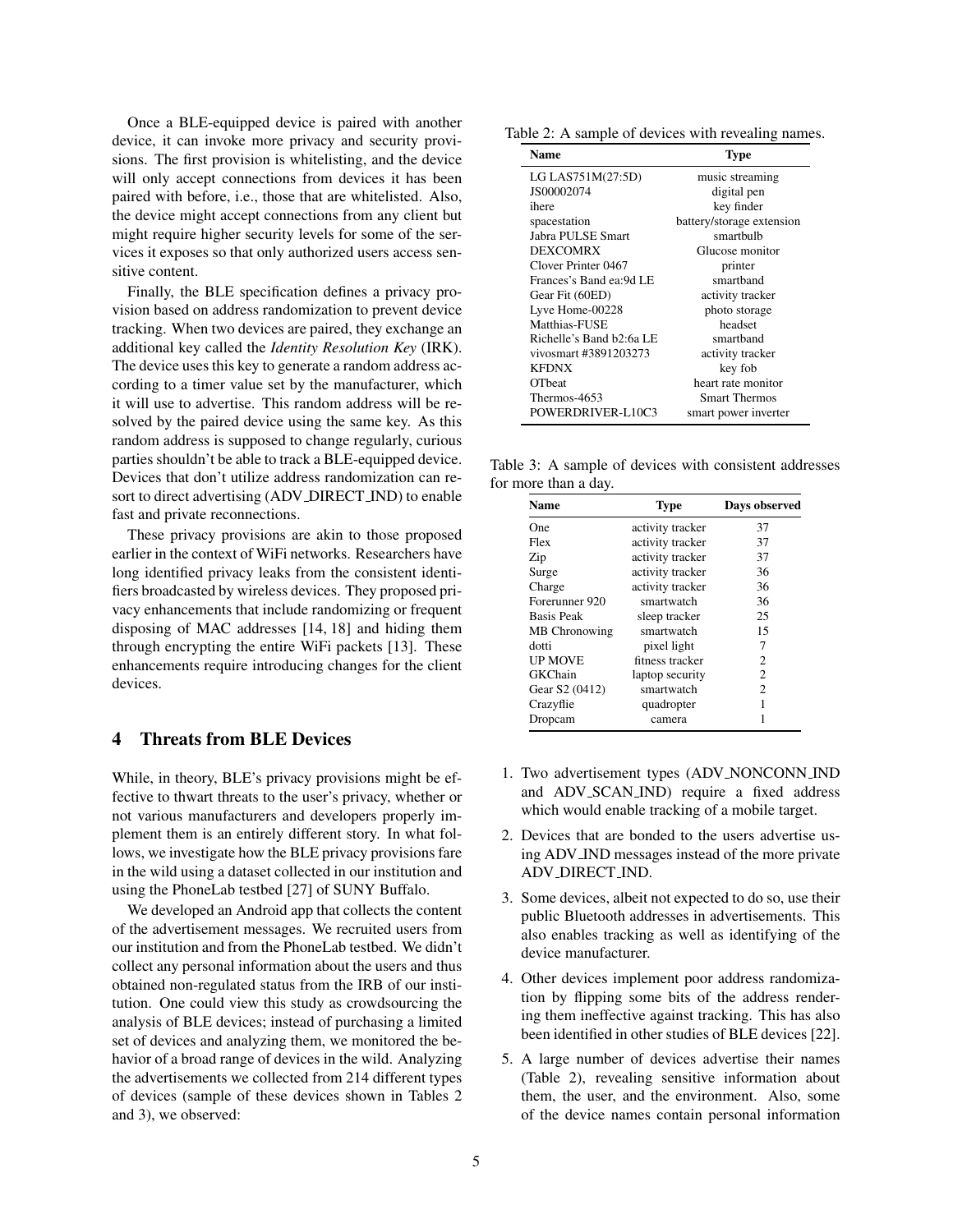or unique identifiers that may enable user tracking.

- 6. Some devices use a consistent Bluetooth address for long periods of time which renders address randomization ineffective (Table 3). Examples include various types of wristbands (Fitbit Flex, Forerunner 920, etc.), headsets, smartwatches (Apple Watch or Samsung Gear), etc. This has also been identified by Das *et al.* [7], where they analyzed the advertisements of BLE-equipped fitness trackers. Das *et al.* found the fitness trackers constantly advertising with consistent (non-private) BLE addresses. In our experiments, we observed that Flex and One kept the same address for 37 days, so did One and Charge for 30 days.
- 7. Some devices accept connections from non-bonded devices. This allows access to the services on the device including the unique manufacturer ID, for instance, which allows for user tracking regardless of the device's address. For example, we were able to connect to various devices and access data from them without any existing trust relationship, such as various Fitbit devices (One, Zip Flex, Charge), Garmin Vivosmart, digital pens, etc. It is worth noting that we connected to these devices under controlled experimental settings, not in the wild. As a result, an external access control mechanism is necessary to protect such devices.

The above observations indicate that the address randomization, part of the BLE specifications, fails to provide the promised privacy protection. Various developers and manufacturers do not implement it properly; they rely on public Bluetooth addresses, apply weak randomization, or keep a consistent address for a long time. On the other hand, even if address randomization is properly implemented, other information in the advertisement or in the device might contain unique information (device name or id) that allows for its tracking.

Moreover, data accessed from an advertisement or the device (once connected) might reveal sensitive information about the user or the environment. Through our data collection campaign, we were able to detect different types of glucose monitors, wristbands, smart watches, fitness trackers, sleep monitors, laptops, smartphones, laptop security locks, security cameras, key trackers, headsets, etc. Knowing which type of glucose monitor the user is carrying or the type of physical security system s/he has installed could lead to serious harm to the user. Finally, an adversary might use such advertisement data as side information to infer more about the user's behavior. For example, a temperature sensor constantly reading 60◦F in winter would indicate a vacant property [41] which may invite in a thief.



Figure 2: Example deployments of BLE-Guardian.

#### 5 BLE-Guardian

BLE-Guardian addresses the aforementioned privacy threats by allowing only *authorized clients* to discover, scan, and connect to the user's BLE-equipped device. Before delving into the inner workings of BLE-Guardian, we first describe the system and threat models.

#### 5.1 System and Threat Models

#### 5.1.1 System Model

A typical BLE scenario involves two interacting entities: the client and the BLE-equipped device. The BLE device broadcasts advertisements to make other nearby clients aware of its presence along with the services/information it is offering. A client can then connect to the device to access more services/information and control some of its attributes, in which case it will be the BLE-device's gateway to the outside world.

The user's mobile device (e.g., smartphone or tablet) acts a gateway where BLE devices are wearable (e.g., fitness trackers), or mHealth devices (e.g., Glucose monitor) (Fig. 2a). In a home environment, the user's access point, PC, or even mobile device, serves as a gateway for BLE devices that include smart appliances, webcams, physical security systems, etc. Last but not least, a smart vehicle or the driver's mobile device operate as gateways (Fig. 2b) for the different BLE-equipped sensors in the vehicle, such as tire pressure.<sup>2</sup> An interested reader could consult the work of Rouf *et al.* [32] for a discussion on the security and privacy risks of a wireless tire pressure sensor.

BLE-Guardian leverages the existence of gateways near the BLE-equipped devices to fend off unauthorized clients scanning and connecting to them. It comprises both hardware and software components. The hardware

<sup>2</sup>https://my-fobo.com/Product/FOBOTIRE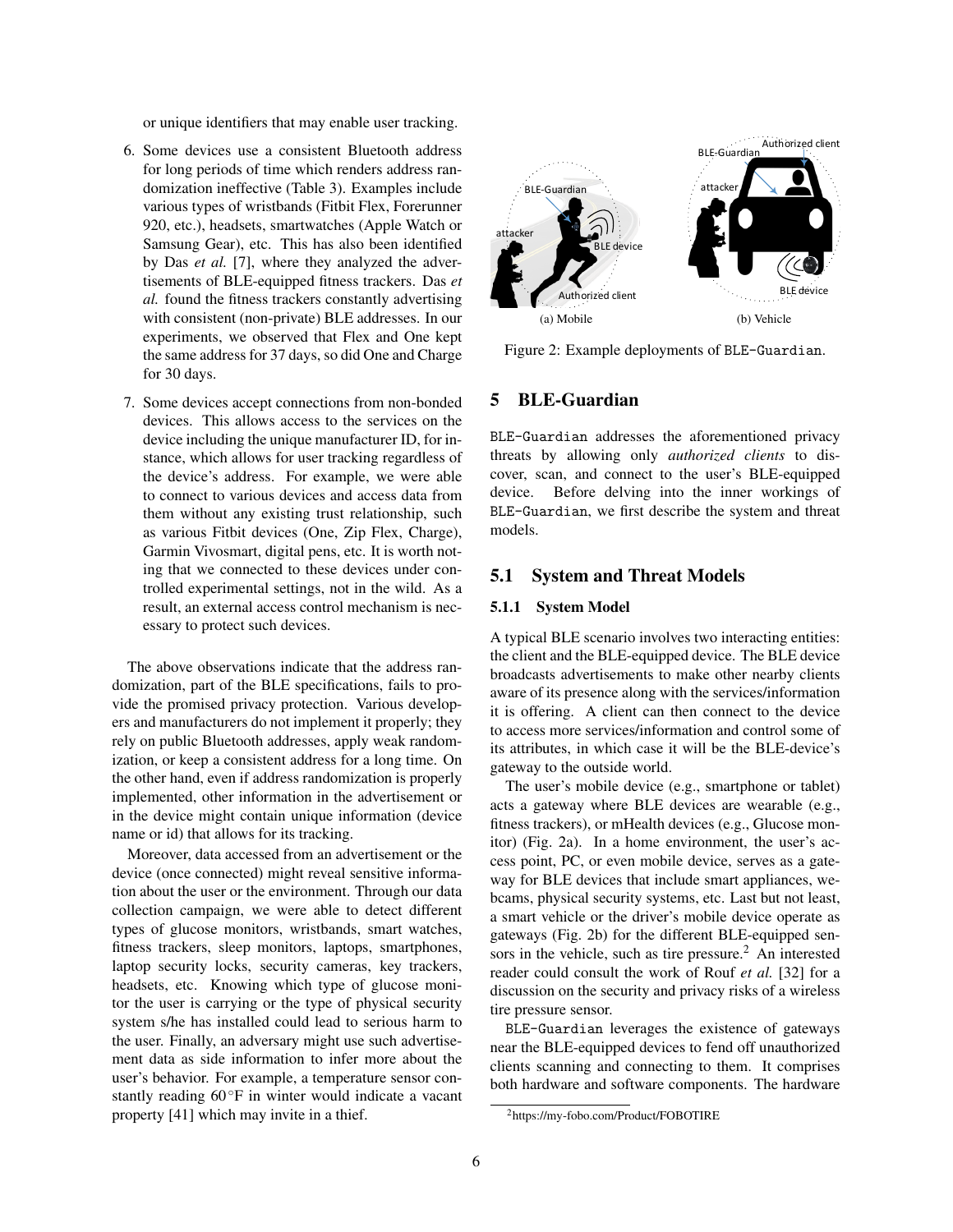component is an external Bluetooth radio that connects physically to the gateway, while the software component is an accompanying application that runs on the gateway. BLE-Guardian requires another software component to run on the clients willing to discover and connect to the user's BLE devices. The user, be it an owner of the BLE-equipped device or a client, interacts with BLE-Guardian through its software components.

#### 5.1.2 Threat Model

BLE-Guardian only trusts the gateway on which it is running. Otherwise, the entire operation of BLE-Guardian will be compromised and will fail to provide the promised privacy provisions. BLE-Guardian achieves privacy protection at the device level, so that if it authorizes a client to access the BLE device, all applications running on that device will have same access privileges. This security/privacy dimension is orthogonal to BLE-Guardian and has been addressed elsewhere [28]. It also requires the user's BLE device — the one to be protected — to comply with the BLE specifications.

BLE-Guardian protects a target BLE-equipped device against an adversary or an unauthorized/unwanted device that sniffs the device's advertisements, issues scan requests and attempts to connect to the device. The adversary aims to achieve three objectives based on the BLE devices that the user is deploying:

- 1. Profiling: The adversary aims to obtain an inventory of the user's devices. Based on this inventory, the adversary might learn the user's health condition, preferences, habits, etc.
- 2. Tracking: The adversary aims to monitor the user's devices to track him/her over time, especially by exploiting the consistent identifiers that the devices leak as we observed in Section 4.
- 3. Harming: The adversary aims to access the user's BLE device to learn more sensitive information or even to control it. Both will have severe consequences for the user, especially if a certain device is known to have some vulnerabilities that allow remote unauthorized access [26].

This adversary can have varying passive and active capabilities, from curious individuals scanning nearby devices (e.g., using a mobile app), to those with moderate technical knowledge employing commercial sniffers, all the way to sophisticated adversaries with softwaredefined radios.

A *passive* attacker is capable of sniffing all the communications over advertisement channels including those that fail the CRC check. This includes all commercial Bluetooth devices and existing Bluetooth sniffers in the market, such as the Texas Instruments CC2540 chip. The adversary might possess further capabilities by employing MIMO receiver that could recover the original signal from the jammed signal [38], especially in stationary scenarios. We refer to this adversary as the *strong passive* attacker.

Furthermore, the adversary is capable of injecting traffic into any Bluetooth channel at any given point of time, but will "play" within the bounds of the BLE specifications when attempting communication with the BLE device. This is a reasonable assumption, as the device won't otherwise respond to any communication. We refer to such an adversary as the *active* attacker. On the other hand, the attacker might be able to transmit with higher power than allowed by regulatory bodies, in which case we refer to as the *strong active* attacker.

Thus, we have four classes of attackers referring to the combinations of their passive and active capabilities as shown in the first column of Table 4.

Attacks, including jamming the channel completely, masquerading as fake devices to trick the users to connect to them, or attacking the bonding process are orthogonal to our work. Such attacks have been addressed by O'Connor and Reeves [29] and Ryan [33]. Finally, once BLE-Guardian enables the authorized client to connect to the BLE device, it won't have any control over what follows later.

# 5.2 High-Level Overview

BLE-Guardian is a system the user can use out of the box; it only requires installing a hardware component (an external Bluetooth radio) to the gateway and running an app on the gateway to control and interface with the Bluetooth radio. Conceptually, BLE-Guardian consists of *device hiding* and *access control* modules. The device hiding module ensures that the BLE device is invisible to scanners in the area, while the access control module ensures that only authorized clients are allowed to discover, scan, and connect to the BLE device.

Fig. 3 shows the high-level operation of BLE-Guardian from the moment a user designates a BLE device to be protected all the way to enabling authorized client connection to the protected device. The high-level operation of BLE-Guardian takes the following sequence:

- 1. The user installs the hardware component along with the accompanying app on the gateway.
- 2. The user runs the app, which scans for BLE devices nearby. The user can then choose a device to hide.
- 3. The device hiding module of BLE-Guardian starts by learning the advertisement pattern of the target BLE device along with that of the other devices in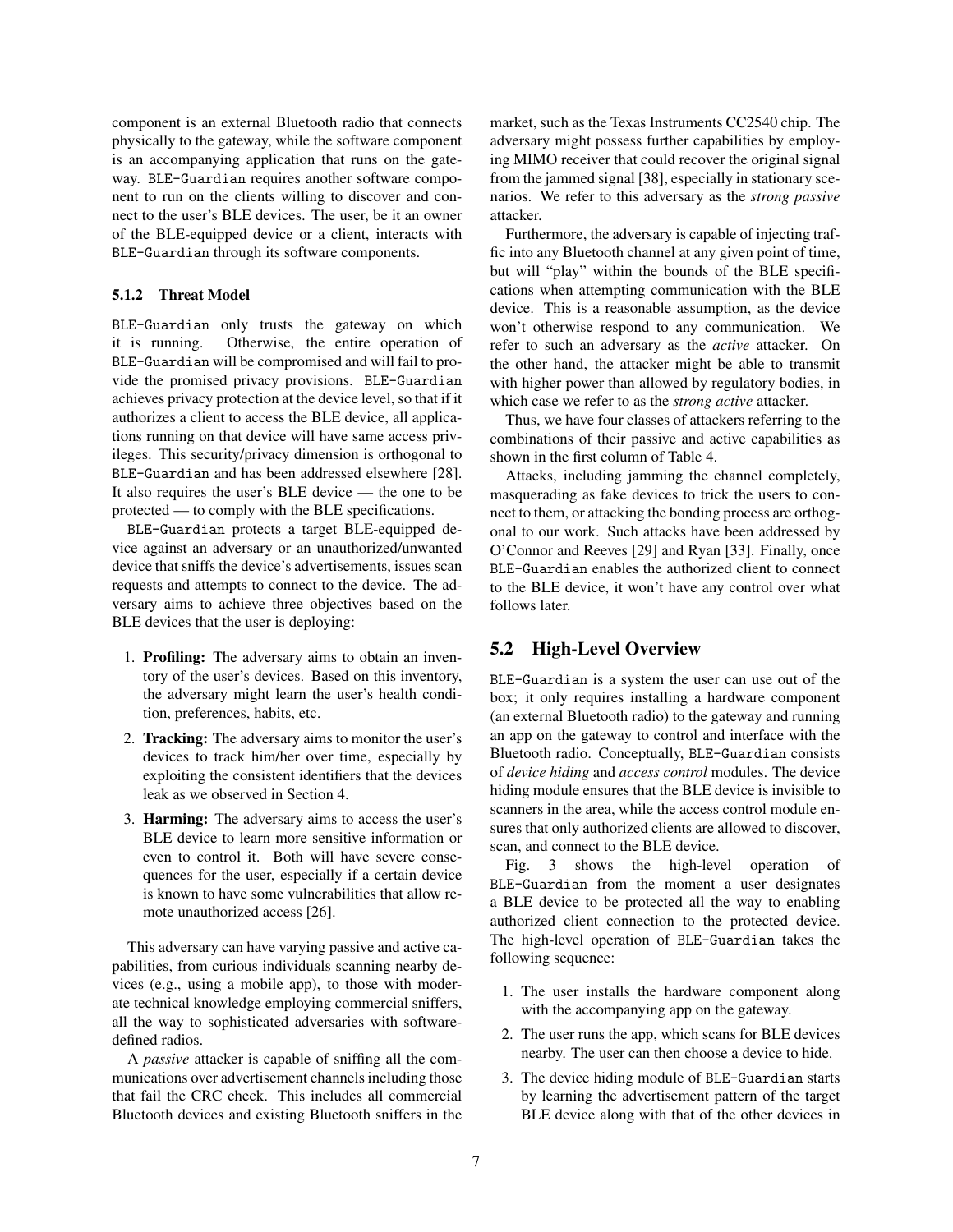

Figure 3: The modules of BLE-Guardian and their underlying interactions.

the area. The device hiding module then applies reactive jamming to hide the device.

- 4. When a new client enters the area and wants to discover the user's devices, it communicates with the access control module so that the user can either grant or reject authorization.
- 5. If the user authorizes the client, the access control module advertises *privately* on behalf of the BLE device to let the authorized client scan and connect to it.
- 6. BLE-Guardian monitors if other unauthorized entities are attempting to connect to the BLE device; in such a case, it blocks the connection and alerts the user.

## 5.3 Device Hiding

The hiding module is responsible for rendering the BLE device invisible to other scanning devices. The hiding module jams the device's advertisement session to achieve this invisibility. In particular, it targets three types of advertisements, ADV IND, ADV NONCONN IND, and ADV SCAN IND of Table 1, which are periodic and leak more information about the user as we indicated earlier.

Hiding the BLE device is, however, challenging for two reasons. The hiding module must jam the BLE device precisely at the moment it is advertising. Also, it must not disrupt the operation of other devices advertising in the same area.

#### 5.3.1 Learning

The hiding module first learns the target BLE device's advertising pattern before jamming to hide its presence. The device's advertisement pattern comprises the advertising interval, advertising channel sequence, and the time to listen on the individual channels. Fortunately, the



Figure 4: The learning algorithm followed by BLE-Guardian. The blue boxes refer to monitoring each channel either for a short period of time (less than 10ms) or for a longer period of 10.24 seconds. Depending on whether an advertisement is detected on the channel some sequences are eliminated till a sequence is decided on (gray boxes).

latter two parameters are deterministic and can be observed directly, which is not the case for the advertising interval. The BLE specification leaves it to the device to determine the advertising pattern, so that there are 15 possible permutations of the channel sequence.

As shown in Fig. 4, BLE-Guardian follows a process of elimination to identify the advertising sequence of the BLE device using a single antenna. In the worst case, it will take three advertising intervals to learn the entire advertising sequence of a BLE-equipped device. This corresponds to the longest path of Fig. 4, where BLE-Guardian monitors each channel for the maximum advertising interval of 10.24 seconds. At the same time, it would have identified the time the BLE device spends listening on each channel before switching to the next channel.

While observing the advertising sequence of the BLE device, the hiding module keeps track of the interval separating the consecutive advertisements sessions. The hiding module observes a set of inter-advertisement intervals,  $t_i = adv + p$ , where *adv* is the actual advertisement interval as set by the device and  $p$  is a random variable representing the random delay such that  $p \in \text{unif}(0,10\text{ms})$ . Also, BLE-Guardian will perform the same process for all advertising devices in the same area at the same time to learn their advertising parameters as well. Learning other devices' advertising at the same time will be useful as evident below.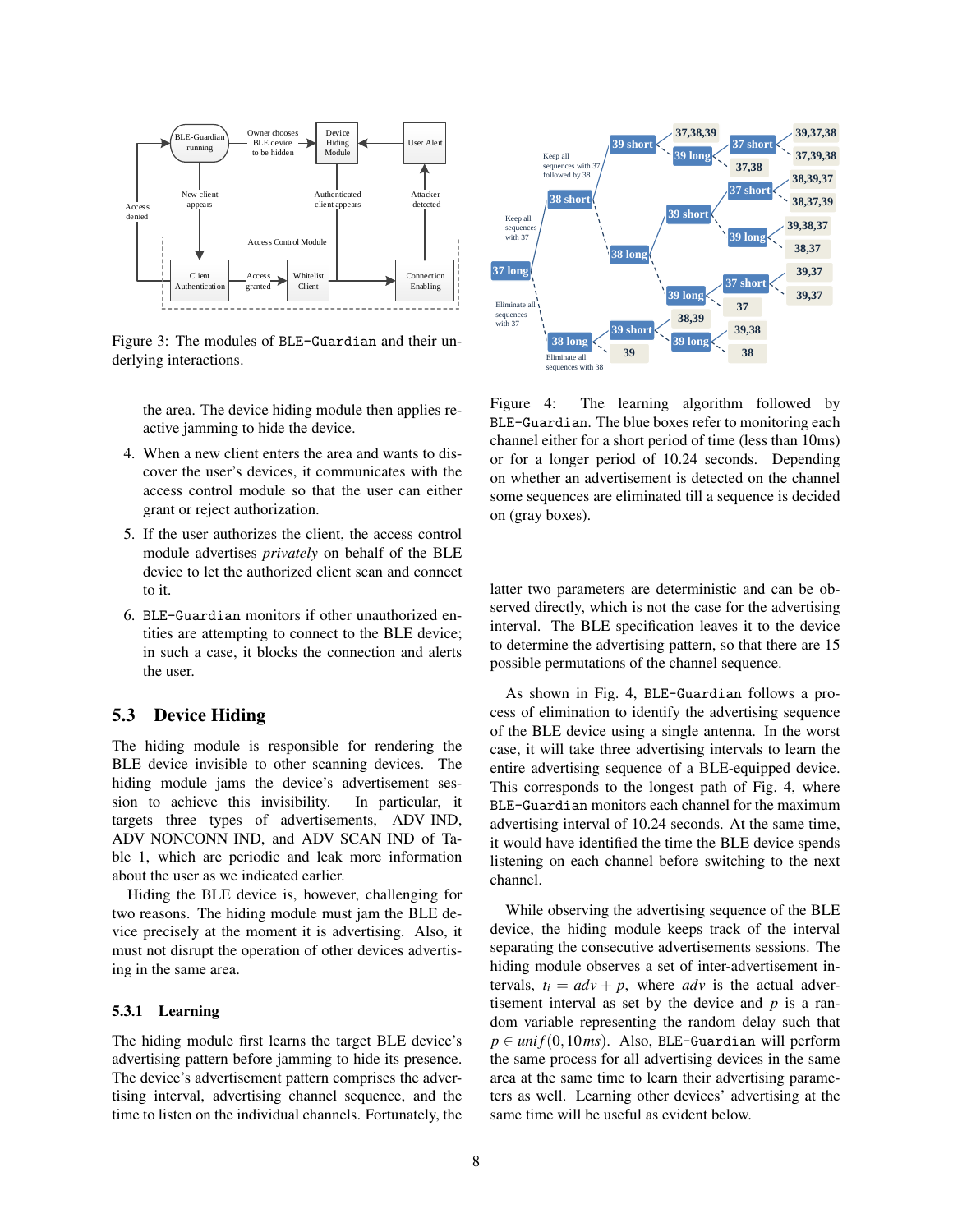#### 5.3.2 Actuation

After identifying the advertising pattern, the hiding module needs to just detect the start of the advertisement session. Then, it jams the advertising channels according to their advertisement sequence. There is a caveat, though; the hiding module needs to detect the advertisement before it can be decoded. Otherwise, the rest of the jamming will not be effective.

From monitoring earlier advertisements, the hiding module obtains a set of  $t_i$ 's of different devices' advertisements, including the BLE device to be hidden. The advertisement interval will be  $adv = t_i - p$  for each observed inter-advertisement interval. Each observed advertisement will be used to improve the estimation of the advertisement interval. For *N* observed intervals, we have:

$$
adv = \frac{1}{N} \sum_{i=1}^{N} (t_i - p) = \frac{1}{N} \sum_{i=1}^{N} t_i - \frac{1}{N} \sum_{i=1}^{N} p.
$$
 (1)

Let  $P = \frac{1}{N} \sum_{i=1}^{N} p$ , the random variable *P* is drawn from the distribution  $\frac{1}{N}p * \frac{1}{N}p * \frac{1}{N}p \dots \frac{1}{N}p$ . Since the single random delays  $p$  are i.i.d., the mean of  $P$  will be equal to 5 (mean of the original distribution of *p*) and the standard deviation of  $\sqrt{\sum_{i=1}^{N} \sigma_p} = \frac{5}{N_A}$  $\frac{5}{N\sqrt{3}}$ . The hiding module estimates *adv* as:

$$
adv' = E(adv) = \frac{1}{N} \sum_{i=1}^{N} t_i - 5.
$$
 (2)

The standard deviation of *P* will get lower as *N* increases; it defines the error in the estimate of *adv* as defined by Eq. (1). Given previous *N* observed advertisements from the BLE device, the hiding module can predict the next advertisement to happen at  $adv_{next} \in$ [*advlow*, *advhigh*] such that:

$$
adv_{low} = T_N + adv' - e \tag{3}
$$

$$
adv_{high} = T_N + adv' + e + 10,
$$
 (4)

where  $T_N$  is the time of the last advertisement and *e* is the  $90<sup>th</sup>$  percentile value of *P* (symmetric around the mean) which approaches 0 as *N* increases (so that  $adv_{high} - adv_{low}$  approaches 10*ms*).

Starting from the last observed  $T_N$  of the target BLE device, the advertisement hiding module computes *advlow* and *advhigh*. Also, it enumerates the list of other devices expected to advertise within the interval [*advlow*, *advhigh*].

The device hiding module always listens on the first channel of the advertising sequence of the BLE device to be hidden. During the interval [*advlow*, *advhigh*],



Figure 5: RSSI at channel 37 when a device is advertising at a distance of 1m at the interval of 960ms.

the device hiding module will sample the RSSI of the channel very frequently (every  $25\mu s$ ). When the received RSSI is −90*dBm* or higher (the peaks of Fig. 5a), BLE-Guardian determines that there is a transmission currently starting to take place. The device hiding module moves immediately to jam the channel on which it is listening. Since the transmission of a typical advertisement message takes  $380\mu s$  to finish [16], jamming the channel will prevent the message from being decoded by other receivers.

At this point, two situations might arise; (1) the target BLE device is the only device expected to be advertising at this time instant, or (2) some other device is expected to be advertising in the same interval. In the first situation, the target BLE device is most probably responsible for this transmission as part of its advertisement session. The device hiding module repeats the same process (sample RSSI and jam) over the rest of the channels to confirm that transmissions follow the device's advertising pattern. Fig. 5b shows an example interval where there is only one device advertising.

In the second situation, the device hiding module can't readily ascertain whether the transmission belongs to the target BLE device or not. This will take place when the observed transmission sequence matches the advertising sequence of the target BLE device and some other device that is expected to advertise at the same interval. To resolve this uncertainty, immediately after jamming the advertising message  $(400\mu s)$  after commencing jamming on the channel), the device hiding module lifts jamming and sends scan requests for devices other than the target device. The device hiding module then listens on the channel to observe if a scan response is received. Despite its advertisement being jammed, any device will still be listening on and will respond to scan requests. Depending on whether a scan response is received or not, BLE-Guardian can associate the transmission with the correct device, be it the target BLE device or some other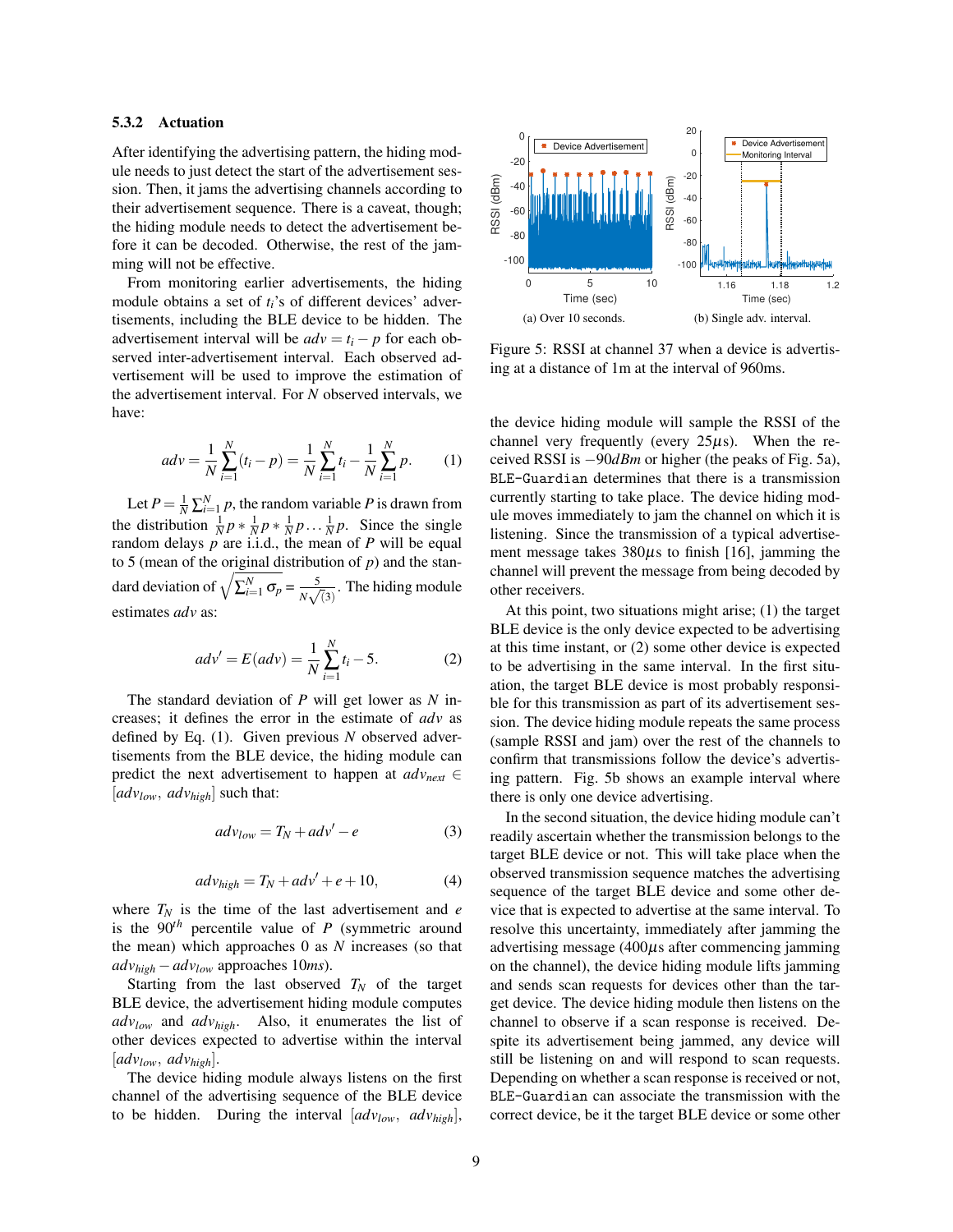device.

The device hiding module then adjusts the next monitoring interval according to the observed transmissions in the current intervals as follows:

$$
adv_{low} = min(T_N) + adv' - e \tag{5}
$$

$$
adv_{high} = max(t_N) + adv' + e + 10,
$$
 (6)

where  $T_N$  represents the instants of the transmissions possibly matching the advertisement of the target BLE device in the current monitoring interval.

Note that we don't utilize the power level per se, or any physical-layer indicator, to indicate whether the same device is transmitting or not, as it is sensitive to the environment and the distance between BLE-Guardian and the target BLE device. To actually perform the jamming, the device hiding module continuously transmits at the maximum power for the specified interval.

BLE-Guardian may jam the advertisements of nontarget devices which might disrupt their operation, which we referred to as the second situation above. Nevertheless, because of the random delay introduced by the device before each advertisement, the aforementioned "collision" events become unlikely. In Appendix A, we use renewal theory to show that the expected number of another device's advertisements within the expected advertising interval of the target BLE-equipped device will always be less than 1. This applies when BLE-Guardian protects a single BLE-equipped device. Our evaluation in Section 6 confirms this observation.

## 5.4 Access control

So far, BLE-Guardian has hidden the target BLE device, so neither authorized nor unauthorized entities have access to the device. It is the access control module that authorizes client devices and enables their access to the target BLE device.

#### 5.4.1 Device Authorization

BLE-Guardian utilizes Bluetooth classic (BR/EDR) as an out-of-band (OOB) channel to authorize end-user devices intending to scan and access the target BLE device. BLE-Guardian runs in server mode on the gateway waiting for incoming connections, while the "authenticating" device will have BLE-Guardian running in client mode to initiate connections and ask for authorization. The choice of Bluetooth Classic as an OOB channel is natural; most end-user devices (such as smartphones) are dual-mode, supporting both BLE and Bluetooth classic. Moreover, Bluetooth classic already contains pairing and authentication procedures, eliminating the need for a dedicated authentication protocol. Last but not least, a



Figure 6: The sequence diagram of the access control module. Thin green lines from the target device designate the advertisements. Thick green lines from BLE-Guardian designate the jamming signal.

Bluetooth-equipped end-user device will be able to communicate simultaneously over Bluetooth classic and BLE so that it can communicate with both BLE-Guardian and the target BLE device.

Fig. 6 depicts the interactions between BLE-Guardian and a client device when they connect for the first time. BLE-Guardian will be listening on the gateway over a secure RFCOMM channel with a specified UUID. The gateway, however, won't be running in discoverable mode so as to prevent others from tracking the user. It is up to the party interested in authenticating itself to obtain the Bluetooth address of the user's gateway as well as the UUID of the authentication service.

Once the client end-user device obtains the Bluetooth address and UUID, it can initiate a secure connection to the gateway. This will trigger a pairing process to take place if both devices are not already paired. BLE-Guardian relies on Bluetooth pairing process to secure the connections between the gateway and the client device. For future sessions, an already paired client device can connect to BLE-Guardian without the need for any user involvement. The owner can also revoke the privileges of any client device by simply un-pairing it.

#### 5.4.2 Connection Enabling

The device hiding module of BLE-Guardian jams the entire advertising sequence of the target BLE device, including the period it listens for incoming scan or connection requests so that it cannot decode them. Therefore, both unauthorized and authorized clients cannot access the target BLE device (the case of an adversary using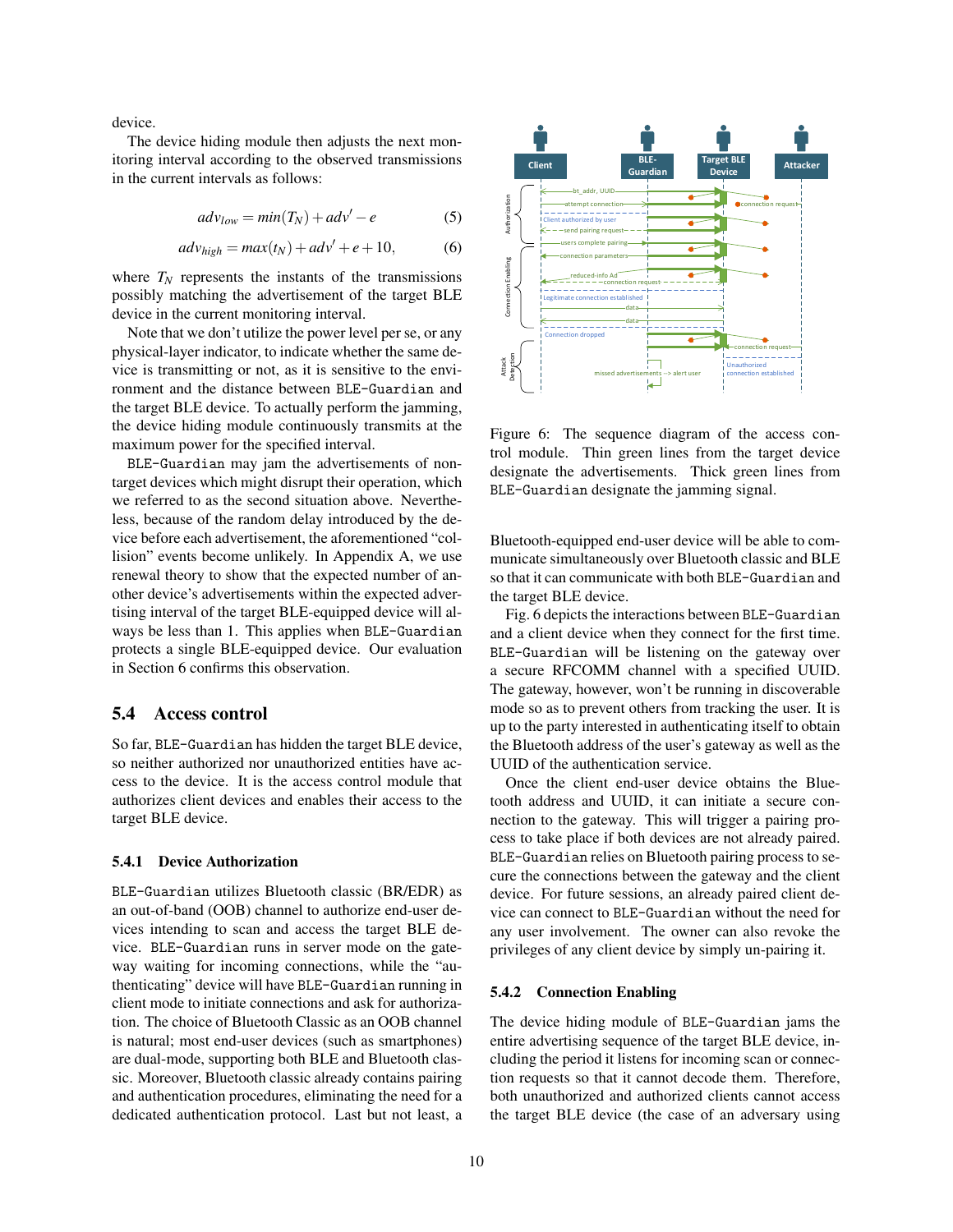high transmission power will be discussed later). Fig. 6 shows the procedure that BLE-Guardian follows to enable *only* the authorized clients access to the target BLE device.

Immediately after the last advertisement of a single advertisement session, when the target device is the only one expected to be advertising, the access control module lifts the jamming. This ensures that the BLE device will not be advertising until the next adverting session, and it is currently listening for scan and connection requests. Then, BLE-Guardian advertises on behalf of the target BLE device on the same channel. The advertisement message contains only the headers and the address of the previously hidden device. It is stripped of explicit identifiers, hence leaking only limited information about the BLE device for a brief period.

At the same time, BLE-Guardian will communicate to the authenticated client app the address of the BLE device and a *secret* set of connection parameters over the OOB channel. BLE-Guardian's app running on the client device will use the address and the parameters to initiate a connection to the BLE device. The connection initiation procedure is handled by the Bluetooth radio of the client device, which scans for the advertisement with the provided address. After receiving such an advertisement, it sends a connection request after which both devices will be connected.

The above procedure will not break the way BLE scans and connections take place. It doesn't matter from which radio the actual advertisement was coming. From the perspective of the BLE device, it will receive a scan or connection request while waiting for one. On the other hand, the client device will receive an advertisement message while also expecting one.

#### 5.5 Security and Privacy Features

BLE-Guardian addresses the tracking and profiling threats discussed in Section 5.1.2. It hides the advertisements, which are used as the main means to track users. It only exposes the advertisement for a very short period when enabling others to connect. Furthermore, BLE-Guardian greatly reduces the profiling threat by hiding the contents of the advertisement which leak the device name, type, and other attributes.

A strong passive attacker [38] can still detect the "hidden" peripheral by recovering the real advertisement, so that it can connect to the BLE-equipped device. Distinguishing legitimate connection requests based on the Bluetooth address of the initiator is not effective; an attacker could easily spoof its Bluetooth address to impersonate the authorized client. Therefore, BLE-Guardian uses the connection parameters of the connection request to distinguish fraudulent connection requests from legit-

|  | Table 4: The protections offered by BLE-Guardian. |
|--|---------------------------------------------------|
|  |                                                   |

| <b>Adversary</b>                         | Profiling<br>Protect. | Tracking<br>Protect. | <b>Access</b><br>Control | User<br>Alert |
|------------------------------------------|-----------------------|----------------------|--------------------------|---------------|
| Passive & Active                         |                       |                      |                          |               |
| Strong Passive &<br>Active               |                       |                      | ັ                        |               |
| Passive & Strong<br>Active               |                       |                      |                          |               |
| Strong Passive &<br><b>Strong Active</b> |                       |                      |                          |               |

imate ones. Legitimate connection requests contain the set of "secret" connection parameters communicated earlier to the client.

The probability of the attacker matching a particular set of connection parameters is very low. According to the specification, there are more than 3 million possible combinations of values for the connection, slave, and timeout intervals. If the connection is established based on a fraudulent connection request, then BLE-Guardian prevents the connection from taking place. The connection request already contains the hopping sequence initiation. BLE-Guardian hops to the next channel and jams it so as to prevent the BLE device from receiving any message from the connected unauthorized device. The BLE device drops the connection since it receives no message on the channel.

An attacker might abuse this connection process by constantly attempting to connect to the BLE device, thus depriving the authorized client of access. This will always be possible, even when BLE-Guardian is not deployed. BLE-Guardian observes such a situation from a high frequency of fraudulent connection requests and alerts the user of this threat. As it will be evident in Section 6, an active attacker injecting messages to the advertising channel can't affect the operations of BLE-Guardian.

A strong active adversary, however, can override BLE-Guardian's jamming and issue connection requests that the BLE-equipped device will decode. While jamming, BLE-Guardian runs in transmit mode and can not monitor the channel for incoming requests. Nevertheless, it detects that the BLE device is missing its advertising intervals, signifying that it was connected without BLE-Guardian's approval. In such a case, BLE-Guardian alerts the user of the existence of a strong adversary nearby.

Finally, Table 4 summarizes BLE-Guardian's capabilities when faced with the various adversaries described in Section 5.1.2.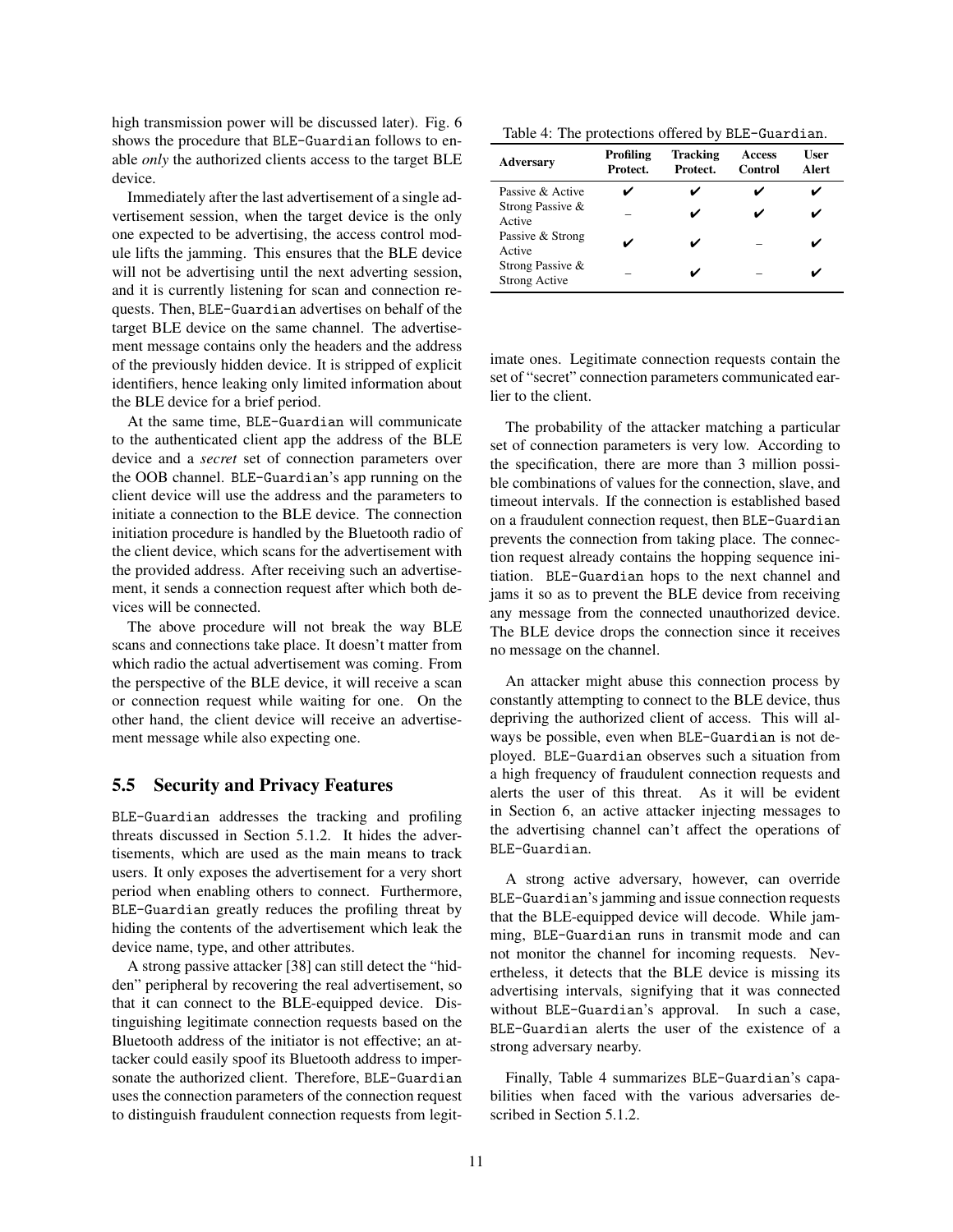

Figure 7: The deployment scenario for BLE-Guardian for a mobile user (left) and the main UI (right).

# 6 Implementation and Evaluation

We now present a prototype of BLE-Guardian along with its evaluation.

### 6.1 Implementation

We implement BLE-Guardian using Ubertooth One radio which is an open platform for Bluetooth research and development. It can connect to any host that supports USB such as Raspberry Pi, Samsung's Artik-10, PC, smartphone (Fig. 7 (left)), etc. Since communication over USB incurs latency in the order of a few milliseconds, we implement most of BLE-Guardian's functionalities inside Ubertooth One's firmware to maintain real-time operation.

We also implement the software component of BLE-Guardian on Linux and Android. Fig. 7 (right) shows a screenshot of the BLE-Guardian app while running on Android in server mode where the user can choose the device to protect and control its authorized client list. The app communicates the Bluetooth address of the chosen device to the Ubertooth One radio.

BLE-Guardian requires running in privileged mode on the client device in order to be able to connect with modified connection parameters. This is easily achievable on Linux-based clients, but might not be the case for mobile devices. In other words, BLE-Guardian, while running in client mode on Android, requires root access to be able to issue connection requests with a set of specified connection requests. Also, BLE-Guardian (if running in privileged mode on the client device) can modify content of the advertisement message from the BLE scanner to the user-level application to reconstruct the original hidden advertisement. As such, user-level applications (on the trusted client) will receive the original advertisement, which does not break their functionality.



Figure 8: The cutoff distance as a function of the distance between BLE-Guardian and the target device.

Maintaining BLE-Guardian is easy; it only requires updating the application running on the gateway which usually takes place without the user's intervention (e.g., mobile app updates). This application interacts with the hardware component and applies updates, if necessary, through pushing firmware updates, a process which is also transparent to the users.

# 6.2 Evaluation

To evaluate BLE-Guardian, we utilize Broadcom BCM20702A0 and Nordic nRF51822 chips as the target BLE devices (both transmitting at 4dBm) and the TI CC2540 dongle as the sniffer node. CC2540 is able to decode the messages on the three advertisement channels, even on those that fail the CRC check. We evaluate using Nordic and Broadcom chips instead of actual BLE products, because these products (such as Fitbits) are mostly powered by the same (Nordic and Broadcom) BLE chips.

#### 6.2.1 Impact of Distance

Due to transmission power limitations (battery or regulatory bodies' constraints), there would always be a small area around the target BLE device where BLE-Guardian won't be able to enact the privacy protection. The transmission from the target BLE device covers the jamming signal of BLE-Guardian. Nevertheless, as the sniffer moves farther away from the target BLE device (in any direction), the jamming signal will cover the advertisements, provided that the BLE device and BLE-Guardian are not very far apart. So, there is a cutoff distance beyond which the adversary can't scan, and connect to the target BLE device.

We study the cutoff distance of a target BLE device (advertising at 20ms) at different distances separating it from BLE-Guardian (between 0 and 3m). At each position, we move the sniffer node (either a CC2540 dongle or Samsung Galaxy S5) around the BLE device, and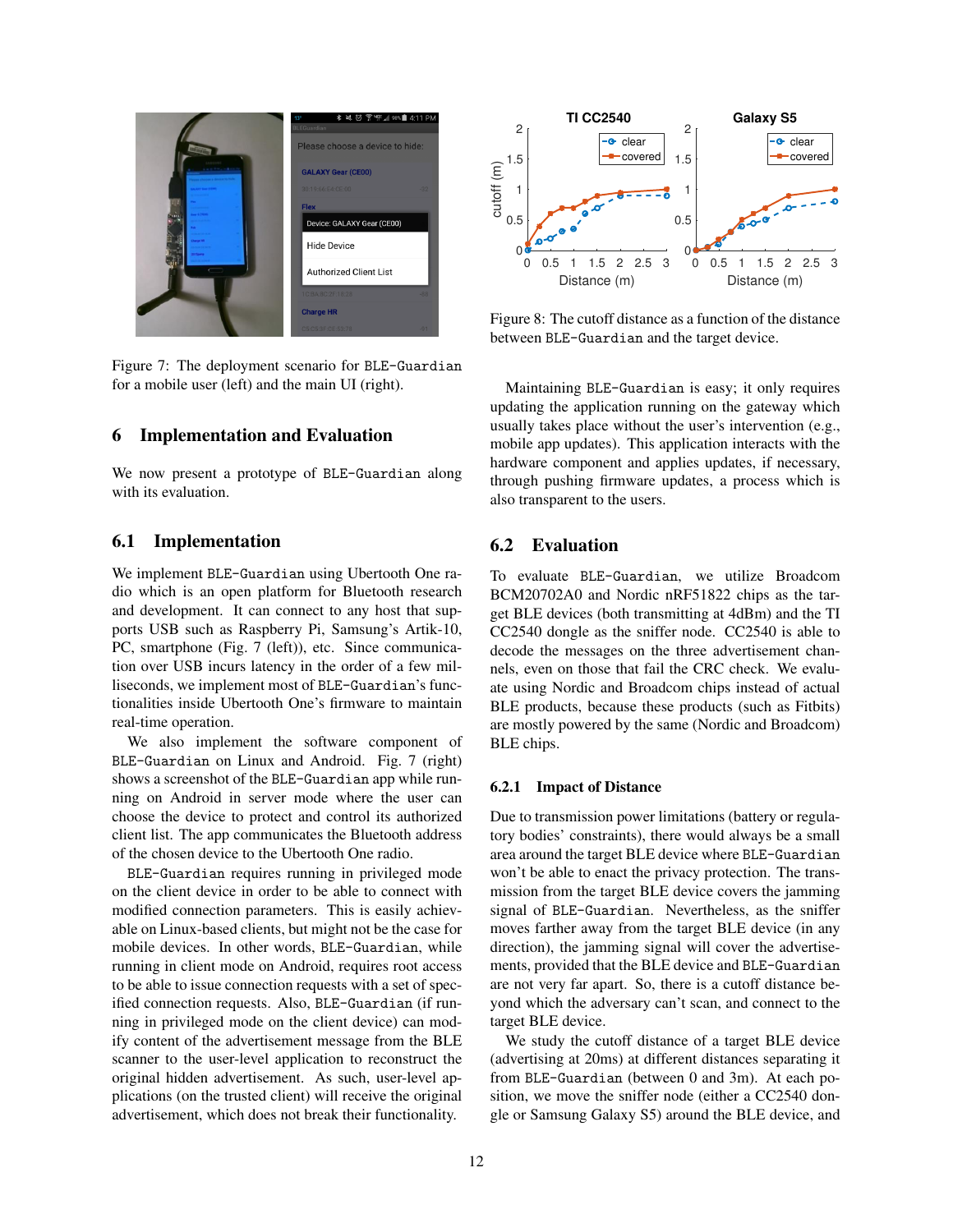record the farthest distance at which it received any advertisement from the BLE device as to study the hidden terminal effect. Furthermore, we repeat each experiment twice, the first with BLE-Guardian clear of any obstacles and the second with it inside a backpack.

It is evident from Fig. 8 that the cutoff distance increases as BLE-Guardian and the BLE device become farther apart. In all of the cases, however, the cutoff distance is less than 1m, even when BLE-Guardian and the BLE device are 3m apart. This also applies when BLE-Guardian is inside the backpack which should reduce the effectiveness of its jamming. Sniffing with a smartphone has a shorter cutoff distance because the smartphone's BLE chip filters out advertisements failing the CRC check so that they are not reported to the OS.

The cutoff distance is enough to thwart tracking and profiling in several scenarios, especially when the user is moving (walking, jogging, biking or driving). In these scenarios, BLE-Guardian is not farther than 1m from the target BLE device. An adversary has to get very close to the user, even if BLE-Guardian is covered in a coat or bag, to be able to scan or connect to the BLE device.

In other cases, the user has to keep his BLE devices (to be protected) close to BLE-Guardian in order to get the best privacy protection possible. Our experiments showed that BLE-Guardian and the target BLE device must be separated by a maximum distance of 5m so that an attacker beyond the cutoff distance won't be able to decode the advertisements. If BLE-Guardian and target BLE device are farther apart than this, then BLE-Guardian's jamming won't be able to cover the entire transmission area of the BLE device. In all circumstances, however, BLE-Guardian detects unauthorized connections and alerts the user accordingly.

#### 6.2.2 Evaluation Setup

Beyond the cutoff distance, BLE-Guardian is capable of hiding the advertisements and controlling access to any target BLE device regardless of its advertising frequency. This protection, however, comes at a cost. In what follows, we evaluate BLE-Guardian's impact on other innocuous devices, the advertising channel, and the gateway. In the evaluation scenarios, we deploy the target BLE devices at distance of 1.5m from BLE-Guardian, and the sniffer between BLE-Guardian and the BLE devices (at a distance of 0.5m from BLE-Guardian). We evaluate BLE-Guardian when protecting up to 10 target devices with the following advertising intervals: 10.24 sec (highest possible), 5 sec, 2.5 sec, 1.25 sec, 960ms, 625ms, 312.5ms, 100ms, 40ms, and 20ms (lowest possible). Note that evaluating with 10 target devices constitutes an extreme scenario; according to our dataset, the average user is bonded to less than 4 devices, which



Figure 9: Portion of jammed advertisements of an innocuous BLE device when BLE-Guardian is running and protecting up to 10 advertisers.

would indicate the number of target devices (i.e. those to be protected).

# 6.2.3 Advertisement Hiding

Impact on Other Devices: We first evaluate the number of advertisements, not belonging to the target BLE device(s), BLE-Guardian will jam (Fig. 9). While accidentally jamming other devices doesn't affect the privacy properties of BLE-Guardian, it hinders the services they offer to other users. In particular, we study four scenarios with an innocuous (not the target) BLE device advertising at 20ms, 960ms, 5s, and 10.24s, and a varying number (between 1 and 10) of target devices, which BLE-Guardian protects. Each subset of target devices of size  $N \leq 10$ ) contains the top N advertising intervals from the list of Section 6.2.2.

There are two takeaways from Fig. 9. First, BLE-Guardian has little effect on other devices when it protects a relatively low number of devices, or when the advertising interval of the target BLE device(s) is larger than 500ms; in these cases, BLE-Guardian will be less active (bars corresponding to less than 6 target devices in the four plots of Fig. 9). Second, BLE-Guardian has a higher effect on the innocuous device with higher advertising frequencies as observed from top-left plot of Fig. 9, especially when protecting a large number of devices (including those with 20 ms advertising interval).

In the latter case, BLE-Guardian is active for at least half of the time, representing the worst-case scenario of BLE-Guardian's overhead where up to 50% of other devices' advertisements are jammed. However, since the advertisement frequency is high, even with a relatively high rate of jammed advertisements, the user's experience won't be drastically affected. On the other hand,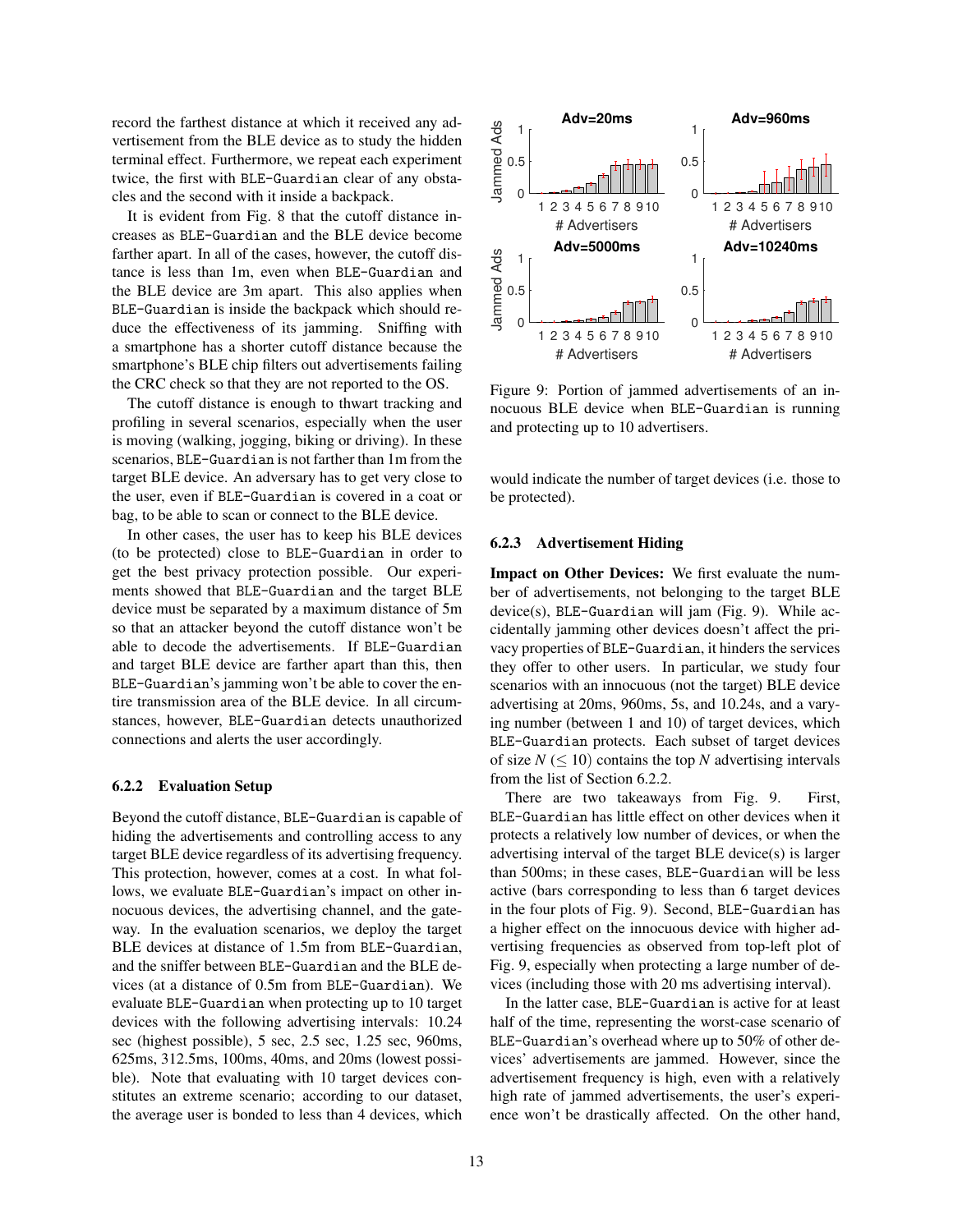

Figure 10: The delay of an authorized client in successfully connecting to the target device when BLE-Guardian is running.

when the target BLE device advertises at lower frequencies, the effect on the advertising channels and consequently other devices will be limited as evident from the rest of the plots of Fig. 9.

Impact on Authorized Access: To enable authorized connections, BLE-Guardian advertises on the behalf of the target BLE device only when it is confident that the target device is listening for connections. BLE-Guardian skips some advertising sessions which will introduce delays to authorized clients attempting connections as reported in Fig. 10. In this scenario, an authorized client is attempting connection to a target device advertising at 20ms, 960 ms, 5s, and 10.24 s, with an additional number of protected devices varying from 1 to 10. In the majority of the cases, the client has to wait for less than a second before successfully receiving an advertisement and issuing a connection. The only exception is the worst case consisting of BLE-Guardian protecting all of the 10 target devices (including devices advertising at intervals less than 100ms). The client might have to wait for up to multiple advertisement intervals before being able to connect. This is evident from the rightmost bar in each of the four plots of Fig. 10.

Impact on Advertising Channels Last but not least, we evaluate BLE-Guardian's impact on the advertising channel, which, if high, might leak information about the existence of sensitive device(s). In this experiment, BLE-Guardian protects a single target device advertising at 20ms (the lowest possible), 960ms, and 10240ms (the highest possible). At the same time, two innocuous devices advertise at 20ms, in addition to other 15 devices not under our control advertising at different frequencies (minimum advertisement interval 30ms). In this sce-



Figure 11: Unnecessary jamming instances with two advertisers at 20ms.

nario, BLE-Guardian will be active all the time since the two innocuous advertisers will force it to enlarge its monitoring interval between 20–30ms (while the advertising interval of the target device is only 20ms).

Fig. 11 shows the distribution of the number of unnecessary jammed instances in each interval when the target BLE device is expected to advertise. It is evident that in more than 50% of the intervals when BLE-Guardian is active, the number of unnecessary jamming instances events is 0, indicating a low overhead on the channel. When the target BLE device advertises at a lower frequency, BLE-Guardian is less active (middle and left plots of Fig. 11). These plots match the real-world scenarios observed from our data-collection campaign. Most commercial BLE devices advertise at relatively low frequencies (at intervals between 1 and 10s).

Finally, we evaluate the accuracy of predicting the next advertisement event of the target BLE devices. In all the experiments (including all scenarios), BLE-Guardian can predict the device's advertisements, i.e., the target BLE device advertised in the interval it is expected to. BLE-Guardian is also able to jam all the advertisements of the BLE device over the three advertising channels. This indicates that an attacker can't modify the behavior of BLE-Guardian by injecting traffic into the advertising channels.

#### 6.2.4 Energy Overhead

BLE-Guardian incurs no energy overhead for both the target BLE devices and the authorized clients. Nevertheless, energy overhead is a concern when BLE-Guardian is attached to a smartphone. We measured the energy overhead of BLE-Guardian using a Monsoon power monitor while running on a Samsung Galaxy S4 with Android 4.4.2. In the idle case, BLE-Guardian consumes 1370mW on average. The average power consumption rises to 1860mW while transmitting and 1654mW while receiving as shown in Fig. 12a. Fortunately, BLE-Guardian doesn't sense the channel or per-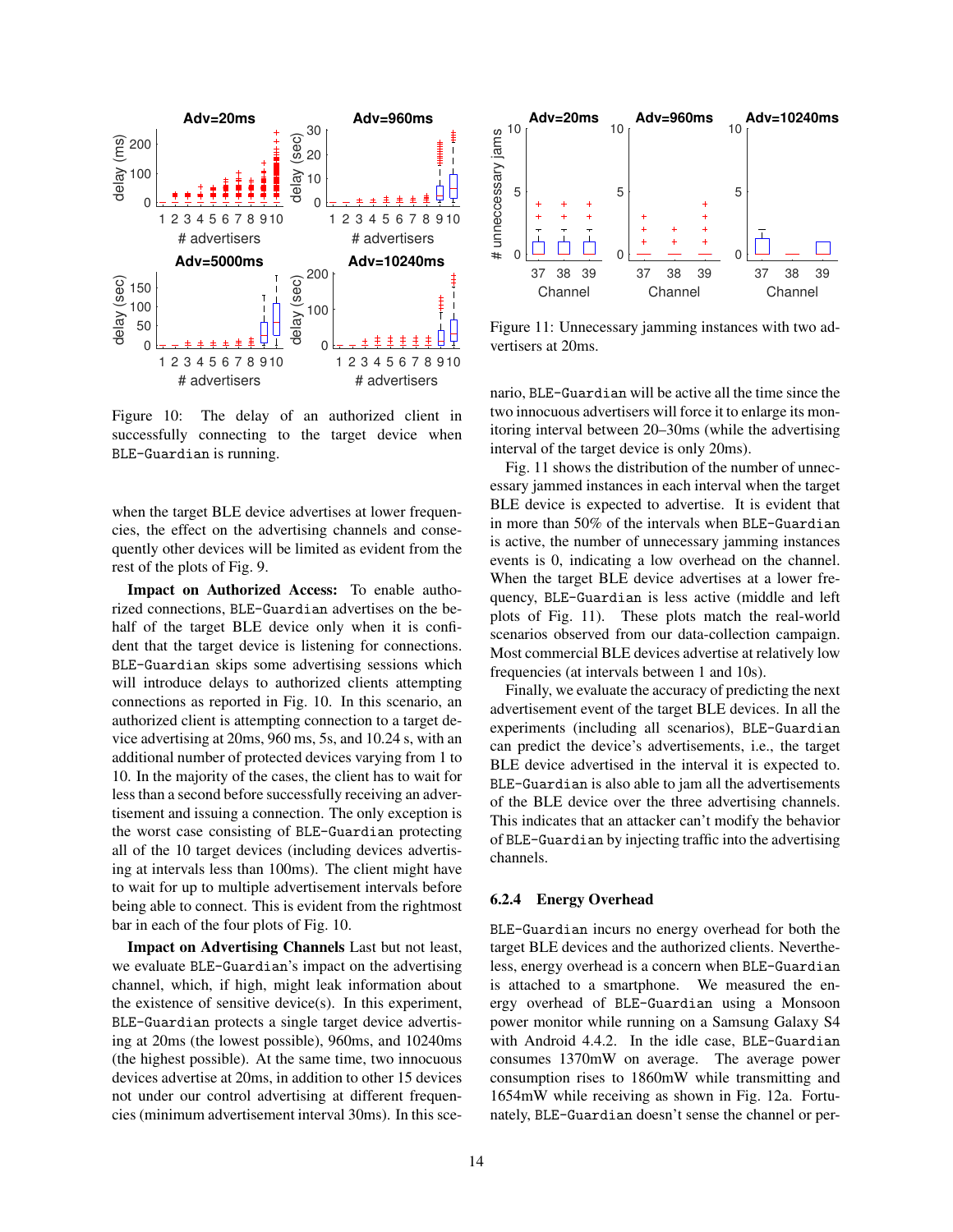

Figure 12: The energy overhead of BLE-Guardian running on Samsung Galaxy S4.

form jamming frequently. Fig. 12b shows the average energy overhead when BLE-Guardian is protecting the set of ten devices (we described earlier) at different advertising intervals. In the worst case of 10 target BLE devices, including a couple advertising at the highest frequency possible, the energy overhead is limited to 16% regardless of whether there are other advertisers in the area. In other cases, when there are less target devices and/or target devices are advertising at a lower frequency, the energy overhead is negligible.

## 7 Conclusion

BLE is emerging as the most prominent and promising communication protocol between different IoT devices. It, however, accompanies a set of privacy risks. An adversary can track, profile, and even harm the user through BLE-equipped devices that constantly advertise their presence. Existing solutions are impractical as they require modifications to the BLE-equipped devices, thereby making their deployment difficult. In this paper, we presented a device-agnostic system, called BLE-Guardian, which addresses the users' privacy risks brought by BLE-equipped devices. BLE-Guardian doesn't require any modification to the protocol and can be implemented with off-the-shelf Bluetooth hardware. We implemented BLE-Guardian using Ubertooth One radio and Android, and evaluated its effectiveness in protecting the users' privacy. In future, we plan to explore the data plane by analyzing and reducing the data leaks from BLE devices to unauthorized clients.

## 8 Acknowledgments

We would like to thank the anonymous reviewers for constructive comments. We would also like to thank Krishna C. Garikipati for useful discussions on this paper. The work reported in this paper was supported in part by the NSF under grants CNS-1114837 and CNS-1505785, and the ARO under grant W911NF-15-1-0511.

### References

- [1] ARTICLE 29 DATA PROTECTION WORKING PARTY. Opinion 8/2014 on the on recent developments on the internet of things. http://ec.europa.eu/justice/dataprotection/article-29/documentation/opinionrecommendation/files/2014/wp223 en.pdf, Sep. 2014. Accessed: 18-01-2016.
- [2] ARUBA NETWORKS. Data Sheet: Aruba 320 series access points. http://www.arubanetworks.com/assets/ds/DS AP320Series.pdf.
- [3] BLUETOOTH SIG. Bluetooth SIG Analyst Digest 2H 2014. https://www.bluetooth.org/en-us/Documents/Analyst2014. Accessed: 10-02-2016.
- [4] BLUETOOTH SIG. Specification of the Bluetooth System. Version 4.2, Dec. 2014. https://www.bluetooth.org/enus/specification/adopted-specifications.
- [5] COX, D. *Renewal theory*. Methuen's monographs on applied probability and statistics. Methuen, 1962.
- [6] CRIST, R. Samsung swings for the fences with a new smart fridge at ces. http://www.cnet.com/products/samsung-familyhub-refrigerator, Jan. 2016. Accessed: 18-01-2016.
- [7] DAS, A. K., PATHAK, P. H., CHUAH, C.-N., AND MOHAP-ATRA, P. Uncovering privacy leakage in ble network traffic of wearable fitness trackers. In *Proceedings of the 17th International Workshop on Mobile Computing Systems and Applications* (New York, NY, USA, 2016), HotMobile '16, ACM, pp. 99–104.
- [8] DEGELER, A. Bluetooth low energy: Security issues and how to overcome them. https://stanfy.com/blog/bluetooth-lowenergy-security-issues-and-how-to-overcome-them/, Jun. 2015. Accessed: 02-02-2016.
- [9] DIGI-KEY TECHNICAL CONTENT. Cypress PSoC 4 BLE (Bluetooth Low Energy). press PSoC 4 BLE (Bluetooth Low Energy). http://www.digikey.com/en/articles/techzone/2015/dec/cypresspsoc-4-ble-bluetooth-low-energy, Dec. 2015. Accessed: 12-01-2016.
- [10] FEDERAL BUREAU OF INVESTIGATION. Internet of Things Poses Oppotunities for Cyber Crime. https://www.ic3.gov/media/2015/150910.aspx, Sep. 2015. Accessed: 18-01-2016.
- [11] FEDERAL TRADE COMMISSION. Internet of Things, Privacy & Security in a Connected World. https://www.ftc.gov/system/files/documents/reports/federaltrade-commission-staff-report-november-2013-workshopentitled-internet-things-privacy/150127iotrpt.pdf, Jan. 2015.
- [12] GOLLAKOTA, S., HASSANIEH, H., RANSFORD, B., KATABI, D., AND FU, K. They can hear your heartbeats: Non-invasive security for implantable medical devices. In *Proceedings of the ACM SIGCOMM 2011 Conference* (New York, NY, USA, 2011), SIGCOMM '11, ACM, pp. 2–13.
- [13] GREENSTEIN, B., MCCOY, D., PANG, J., KOHNO, T., SE-SHAN, S., AND WETHERALL, D. Improving wireless privacy with an identifier-free link layer protocol. In *Proceedings of the 6th International Conference on Mobile Systems, Applications, and Services* (New York, NY, USA, 2008), MobiSys '08, ACM, pp. 40–53.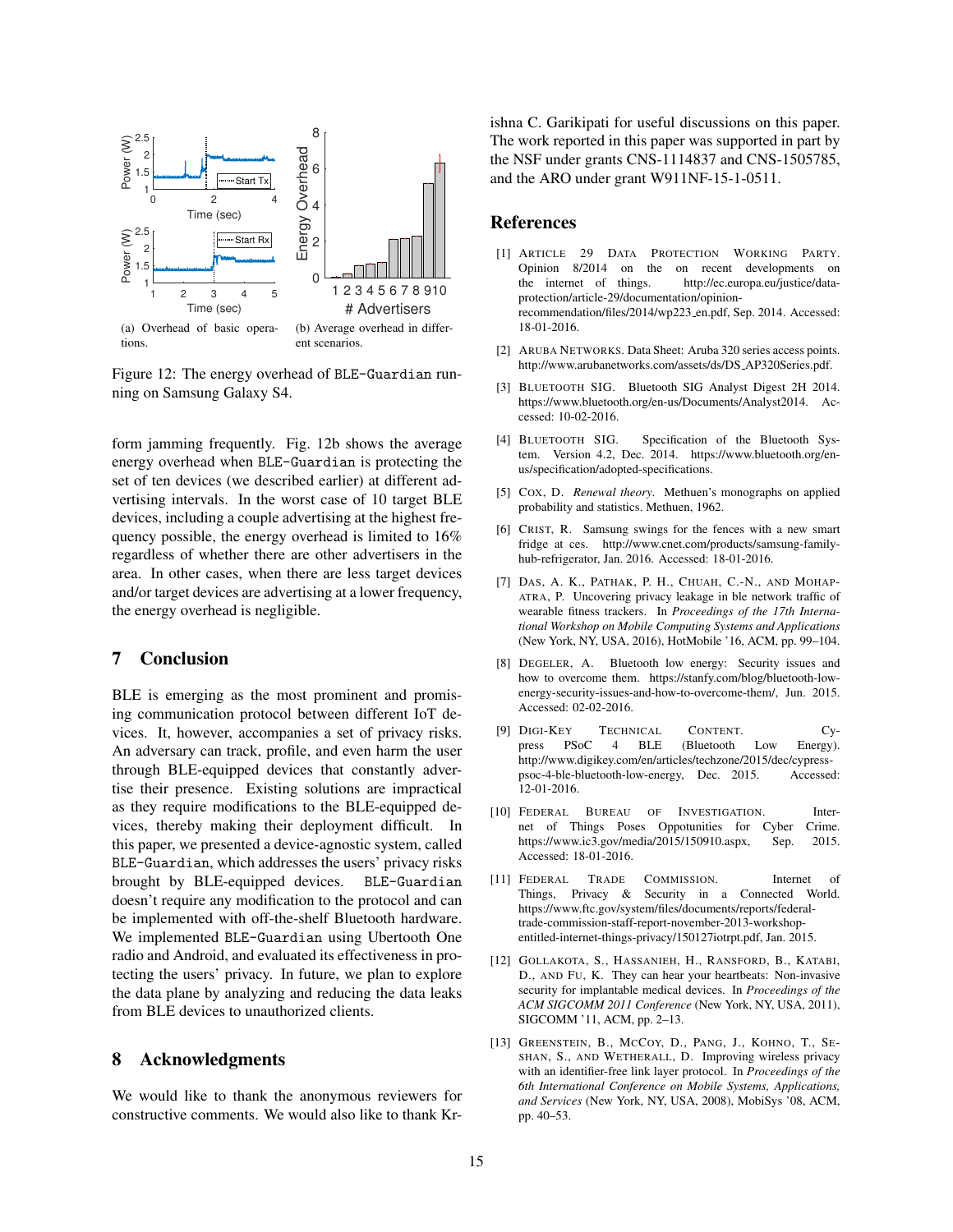- [14] GRUTESER, M., AND GRUNWALD, D. Enhancing location privacy in wireless lan through disposable interface identifiers: A quantitative analysis. *Mobile Networks and Applications 10*, 3 (2005), 315–325.
- [15] HART, L. Telit Acquires Wireless Communications Assets to Boost Capabilities in Low-Power Internet of Things Market). http://www.businesswire.com/news/home/20160113005310/en/, Jan. 2016. Accessed: 01-02-2016.
- [16] HEYDON, R. *Bluetooth low energy: the developer's handbook*. Prentice Hall, 2012.
- [17] HILL, K. 'Baby Monitor Hack' Could Happen To 40,000 Other Foscam Users. http://www.forbes.com/sites/kashmirhill/2013/08/27/babymonitor-hack-could-happen-to-40000-other-foscam-users, Aug. 2013. Accessed: 18-01-2016.
- [18] JIANG, T., WANG, H. J., AND HU, Y.-C. Preserving location privacy in wireless lans. In *Proceedings of the 5th International Conference on Mobile Systems, Applications and Services* (New York, NY, USA, 2007), MobiSys '07, ACM, pp. 246–257.
- [19] JOHN PESCATORE. A SANS Analyst Survey: Securing the "Internet of Things" Survey. https://www.sans.org/readingroom/whitepapers/analyst/securing-internet-things-survey-34785, Jan. 2014. Accessed: 18-01-2016.
- [20] KUCHINSKAS, S. Bluetooth's smart future in telematics. http://analysis.tu-auto.com/infotainment/bluetooths-smartfuture-telematics, March 2013.
- [21] LEONARD, A. *Wearable Honeypot*. PhD thesis, Worcester Polytechnic Institute, 2015.
- [22] LESTER, S. The Emergence of Bluetooth Low Energy. http://www.contextis.com/resources/blog/emergence-bluetoothlow-energy/, May 2015.
- [23] LUTHRA, G. Embedded controllers for the Internet of Things. http://www.edn.com/design/sensors/4440576/Embeddedcontrollers-for-the-Internet-of-Things/, Oct 2015.
- [24] MADAAN, P. IoT for the smarter home. http://www.ecnmag.com/article/2015/05/iot-smarter-home, May. 2015. Accessed: 11-01-2016.
- [25] MARE, S., SORBER, J., SHIN, M., CORNELIUS, C., AND KOTZ, D. Hide-n-sense: Preserving privacy efficiently in wireless mhealth. *Mobile Networks and Applications 19*, 3 (2014), 331–344.
- [26] MARGARITELLI, S. Nike+ FuelBand SE BLE Protocol Reversed. http://www.evilsocket.net/2015/01/29/nike-fuelband-seble-protocol-reversed/, Jan 2015.
- [27] NANDUGUDI, A., MAITI, A., KI, T., BULUT, F., DEMIR-BAS, M., KOSAR, T., QIAO, C., KO, S. Y., AND CHALLEN, G. PhoneLab: A large programmable smartphone testbed. In *Proceedings of SENSEMINE '13* (New York, NY, USA, 2013), ACM, pp. 4:1–4:6.
- [28] NAVEED, M., ZHOU, X., DEMETRIOU, S., WANG, X., AND GUNTER, C. A. Inside job: Understanding and mitigating the threat of external device mis-bonding on android. In *Proceedings of the 21st Annual Network and Distributed System Security Symposium (NDSS)* (2014), pp. 23–26.
- [29] OCONNOR, T., AND REEVES, D. Bluetooth network-based misuse detection. In *Computer Security Applications Conference, 2008. ACSAC 2008. Annual* (Dec 2008), pp. 377–391.
- [30] PARK, H., BASARAN, C., PARK, T., AND SON, S. H. Energyefficient privacy protection for smart home environments using behavioral semantics. *Sensors 14*, 9 (2014), 16235.
- [31] PETERSON, A. Yes, terrorists could have hacked Dick Cheneys heart. https://www.washingtonpost.com/news/theswitch/wp/2013/10/21/yes-terrorists-could-have-hacked-dickcheneys-heart/, Oct. 2013.
- [32] ROUF, I., MILLER, R., MUSTAFA, H., TAYLOR, T., OH, S., XU, W., GRUTESER, M., TRAPPE, W., AND SESKAR, I. Security and privacy vulnerabilities of in-car wireless networks: A tire pressure monitoring system case study. In *Proceedings of the 19th USENIX Conference on Security* (Berkeley, CA, USA, 2010), USENIX Security'10, USENIX Association, pp. 21–21.
- [33] RYAN, M. Bluetooth: With low energy comes low security. In *Proceedings of the 7th USENIX Conference on Offensive Technologies* (Berkeley, CA, USA, 2013), WOOT'13, USENIX Association, pp. 4–4.
- [34] SCHNEIER, B. The internet of things is wildly insecure and often unpatchable. http://www.wired.com/2014/01/theresno-good-way-to-patch-the-internet-of-things-and-thats-a-hugeproblem, Jan. 2014. Accessed: 18-01-2016.
- [35] SCHURGOT, M., SHINBERG, D., AND GREENWALD, L. Experiments with security and privacy in IoT networks. In *World of Wireless, Mobile and Multimedia Networks (WoWMoM), 2015 IEEE 16th International Symposium on a* (June 2015), pp. 1–6.
- [36] SHEN, W., NING, P., HE, X., AND DAI, H. Ally friendly jamming: How to jam your enemy and maintain your own wireless connectivity at the same time. In *Security and Privacy (SP), 2013 IEEE Symposium on* (May 2013), pp. 174–188.
- [37] SRINIVASAN, V., STANKOVIC, J., AND WHITEHOUSE, K. Protecting your daily in-home activity information from a wireless snooping attack. In *Proceedings of the 10th International Conference on Ubiquitous Computing* (New York, NY, USA, 2008), UbiComp '08, ACM, pp. 202–211.
- [38] TIPPENHAUER, N., MALISA, L., RANGANATHAN, A., AND CAPKUN, S. On limitations of friendly jamming for confidentiality. In *Security and Privacy (SP), 2013 IEEE Symposium on* (May 2013), pp. 160–173.
- [39] TURK, V. The internet of things has a language problem. http://motherboard.vice.com/read/the-internet-of-thingshas-a-language-problem, Jul. 2014. Accessed: 03-02-2016.
- [40] WANG, P. Bluetooth low energy-privacy enhancement for advertisement.
- [41] WANT, R., SCHILIT, B., AND JENSON, S. Enabling the internet of things. *Computer 48*, 1 (Jan 2015), 28–35.
- [42] ZIEGELDORF, J. H., MORCHON, O. G., AND WEHRLE, K. Privacy in the internet of things: threats andchallenges. *Security and Communication Networks 7*, 12 (2014), 2728–2742.

### A Analysis of Device Hiding

BLE-Guardian may jam the advertisements of nontarget devices which might disrupt their operation, which we refer to as the second situation in Section 5.3.2. Nevertheless, because of the random delay introduced by the device before each advertisement, the aforementioned "collision" events become unlikely. In what follows, we show that the expected number of another device's advertisements within the expected advertising interval of the target BLE-equipped device will always be less than 1, when BLE-Guardian protects a single BLE-equipped device.